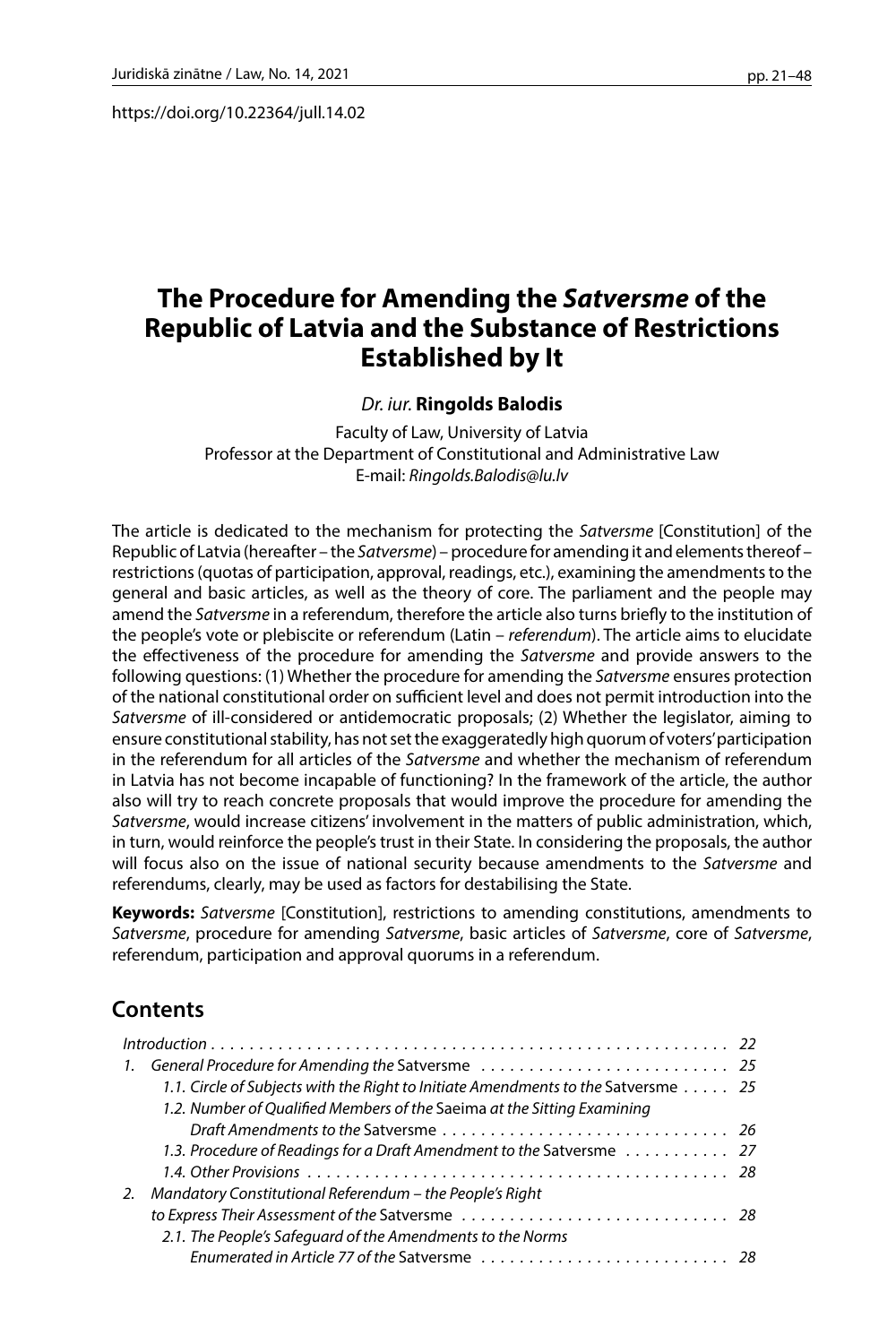| the Constitutional Assembly, About Burgeois Fear of the National Referendums $\dots$ 39 |
|-----------------------------------------------------------------------------------------|
| 3.2. Proposals for Improving the Procedure for Amending the Satversme. $\dots \dots$    |
|                                                                                         |
|                                                                                         |
|                                                                                         |
|                                                                                         |
|                                                                                         |
|                                                                                         |
|                                                                                         |
|                                                                                         |

# **Introduction**

The Republic of Latvia was proclaimed on 18 November 1918.1 The *Satversme*  [Constitution] of the Republic of Latvia (hereafter – the *Satversme*) was adopted by the democratically elected Constitutional Assembly on 15 February 1922,<sup>2</sup> following the authoritarian coup, organised by Kārlis Ulmanis, the *Satversme* was suspended on 15 May 1934 and later, during the years of occupation by Nazi Germany and the Soviet Union, existed only *de iure* until the basic articles of the *Satversme* were reinstated *de facto* when, on 4 May 1990, the transitional parliament of the Republic of Latvia *Augstākā padome* (the Supreme Council) adopted the Declaration of Independence<sup>3</sup> and later also defined in the constitutional law<del>'</del> that the S*atversme* determined the status of the restored State of Latvia. The full functioning of the *Satversme* on the territory of Latvia was renewed by the first convocation of the *Saeima* elected after the restoration of independence by the special announcement of 6 July 1993.<sup>5</sup> The first convocation of the Saeima of restored Latvia was able to set up, within a couple of months, a functioning system of the bodies of the State power, and legal regulation, envisaged in the *Satversme*. 6 Already within a year following its reinstatement, the *Satversme* was amended. At the time of writing this article – autumn of 2020 – the *Satversme* had been amended, in total, fifteen times.

<sup>&</sup>lt;sup>1</sup> Latvijas pilsoņiem!: Tautas Padomes Latvijas Republikas proklamēšanas akts [For Latvian citizens!: Proclamation Act of the People's Council of Latvia] (18.11.1918). *Latvijas Pagaidu Valdības* 

*Likumu un Rīkojumu Krājums*, No. 1, 15.07.1919. 2 Latvijas Republikas Satversme [*Satversme* [Constitution] of the Republic of Latvia] (15.02.1922). *Valdības Vēstnesis*, No. 141, 1922.

<sup>&</sup>lt;sup>3</sup> Par Latvijas Republikas neatkarības atjaunošanu: Augstākās padomes deklarācija [On the restoration of independence of the Republic of Latvia: Declaration of the Supreme Council] (04.05.1990). *Latvijas Republikas Augstākās Padomes un Valdības Ziņotājs*, No. 20, 17.05.1990.

<sup>4</sup> Par Latvijas Republikas valstisko statusu: konstitucionālais likums [On the State status of the Republic of Latvia: constitutional law] (21.08.1991). *Latvijas Republikas Augstākās Padomes un Valdības Ziņotājs*, No. 42, 24.10.1991.

<sup>5</sup> Latvijas Republikas Saeimas paziņojums [Statement by the *Saeima* of the Republic of Latvia]. *Latvijas Republikas Saeimas un Ministru Kabineta Ziņotājs*, No. 30, 14.10.1993.

<sup>6</sup> *Kusiņš, G.* Valsts iekārtas un tiesību sistēmas atjaunošana [Renewal of the national equipment and legal system]. In: Latvijas Valsts tiesību avoti. Valsts dibināšana – neatkarības atjaunošana. Dokumenti un komentāri [Sources of Latvian State Law. Establishment of the state – restoration of independence. Documents and comments]. Rīga: Tiesu namu aģentūra, 2015, p. 238.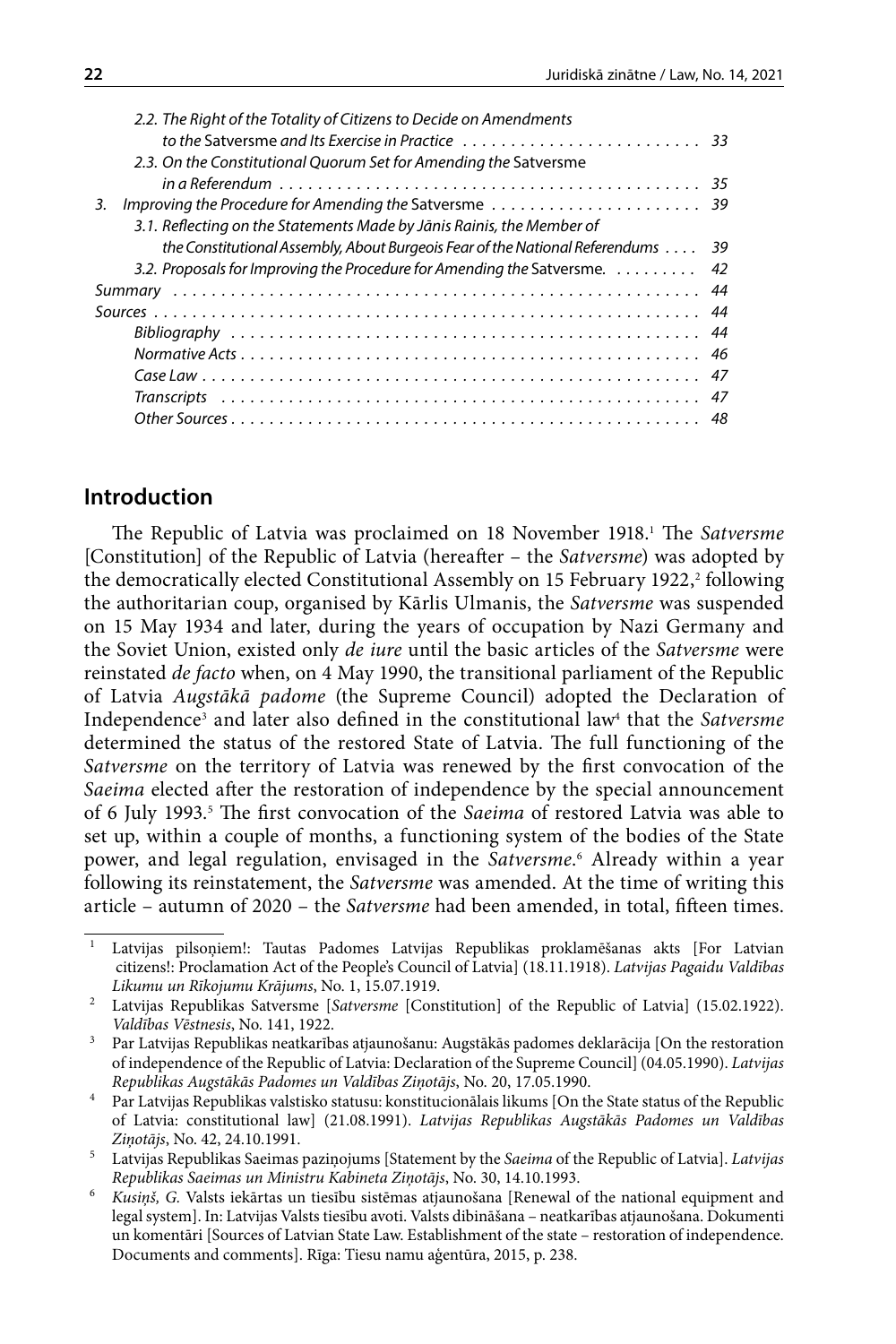Except the first amendment to the *Satversme* (1933), all others were adopted after the restoration of independence. On all occasions, the amendments to the *Satversme* were initiated by the members of the *Saeima* and were approved by the *Saeima*, whereas all attempts to amend the *Satversme* through a referendum have failed. It must be noted that, following the restoration of independence, certain regularity in the adoption of amendments to the *Satversme* can be observed, which is, on average, one amendment per two years. Amendments to the basic law of the Latvian State have increased its original length $^{\rm 7}$  by one third, although, regardless of this, the *Satversme* has been able to retain its status of a concise document.

The primary object of research for this article is *ratio legis* of the procedure for amending the *Satversme,* therefore, before examining it, it seems that insight into the genesis of the *Satversme* would be useful. The formula for amendments, which has remained unchanged since its beginnings, as well as, *inter alia*, the basic provisions regarding a referendum were created by the Constitutional Assembly. In 1921, after hearing most diverse proposals regarding the procedure for amending the *Satversme*<sup>8</sup> decided in favour of the proposal made by a member of the small German faction<sup>,</sup> Paul Schiemann. The proposal made by the German-speaking member of the Constitutional Assembly was based on the norms of 1919 Weimar Constitution<sup>10</sup> and was founded on the concept that amending the constitution should be sufficiently burdensome for it not to be implemented too often; however, it should be flexible enough, allowing the parliament, if necessary, to do that. As regards the involvement of the people in amending the *Satversme*, Schiemann was guarded, expressing the opinion that the people should be involved in the process of amending the constitution "only in exceptional, definite cases"<sup>11</sup>, moreover, "*saspīlējot tās [tautas] gribu*" – "constraining its [the people's] will" by a high quorum.12 Taking into account even only the experience of Latvia and the tragedy of the Baltic Germans (loss of former titles, immense estates and power, etc.), P. Schiemann's attitude (regarding the high quorum) is understandable; however, the unanimous support by the civic parties and leftist parties for this procedure is surprising. Thus, for instance, at the sitting, Jānis Purgailis fully reiterates Pauls Schiemann's position – the people should participate in the referendum "being entirely prepared with clear conviction, clear awareness that such acts should occur only in cases of serious need" and therefore a high quorum for approval is needed.

<sup>7</sup> The initial (historical) text of the Satversme was 2265 words long, whereas now (on 1 November 2020) it has reached the length of 3415 words. The major part of it is constituted by amendments No. 5 to the *Satversme* of 1998, which added to the *Satversme* a new chapter – Chapter VIII with 28 articles, and amendments No. 13 to the *Satversme* of 2014, which replaced the original (initial) Preamble to the *Satversme* with a new one.

<sup>8</sup> See more *Balodis, R., Kuzņecovs, A.* Satversmes 76. panta komentārs [Comment of Article 76 of the *Satversme*]. In: Latvijas Republikas Satversmes komentāri. V nodaļa. Likumdošana [Comments of *Satversme* [Constitution]. Section V. Legislation]. Collective of authors, scientific ed. Prof. *Balodis, R*. Rīga: Latvijas Vēstnesis, 2019, pp. 201–203.

<sup>&</sup>lt;sup>9</sup> The Constitutional Assembly consisted of one hundred and fifty members, whereas the German faction had only five members.

<sup>&</sup>lt;sup>10</sup> See Article 74, 75 and 76 of the Constitution of the German Reich August 11, 1919. Available: <http://hydrastg.library.cornell.edu/fedora/objects/nur:01840/datastreams/pdf/content> [last viewed 10.09.2020].

<sup>11</sup> Latvijas Republikas IV Saeimas V sesijas 4. sēdes (1933. gada 10. februārī) stenogramma [Transcript of the 4th sitting of the V Session of the Latvian IV *Saeima* [Parliament] 10.02.1933]. In: Latvijas Republikas IV Saeimas V sesija. 1933. gads*.* [Session of the Latvian IV *Saeima V sitting*. Rīga: Latvijas Republikas Saeimas izdevums, 1933, p. 149.

<sup>12</sup> Ibid.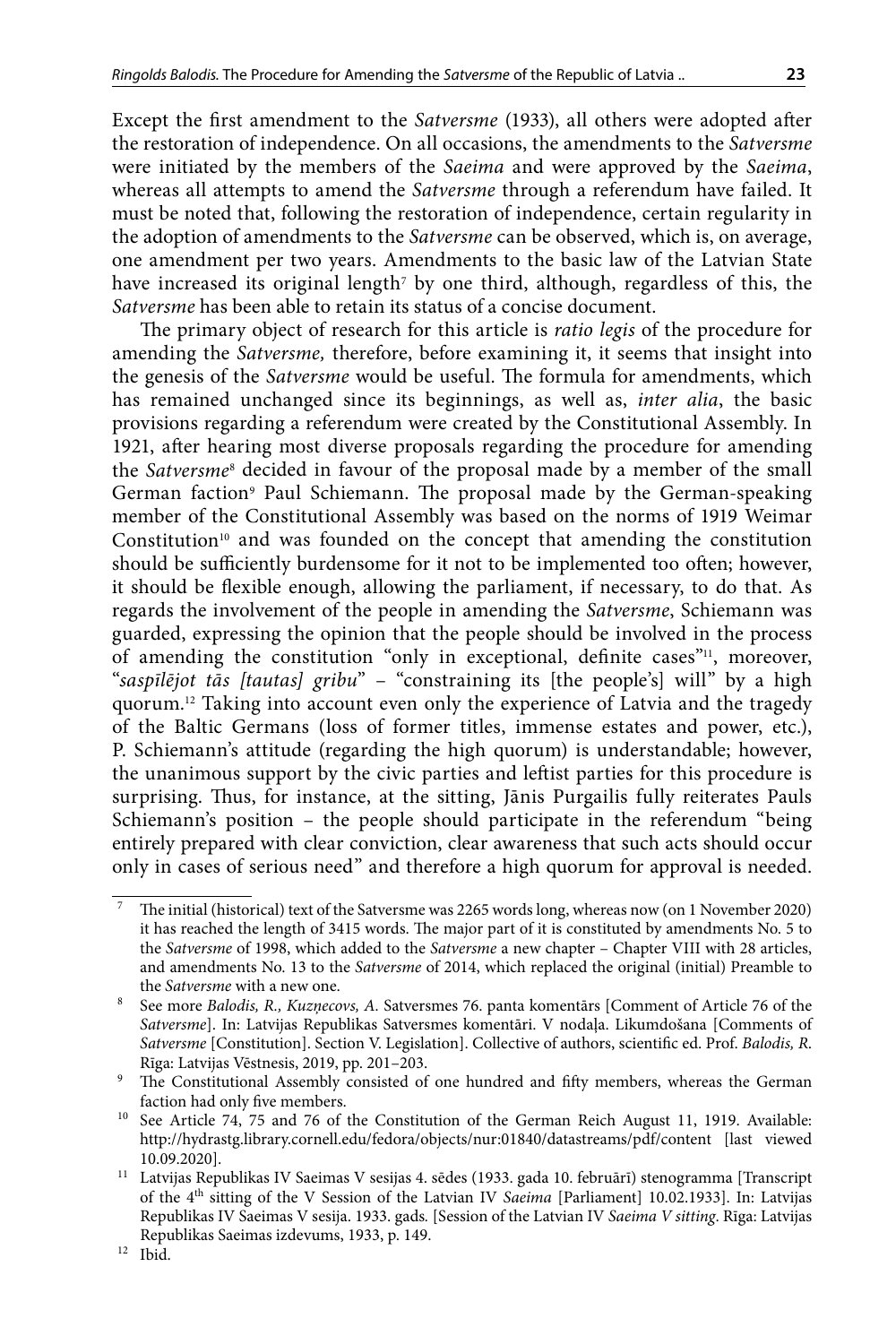Most probably, in fear of confrontational legislative initiatives of the voters<sup>13</sup>, Purgailis dismisses doubts regarding the exaggerated size of the quorum, stating that, if the issue to be examined in a referendum were important for the people then the required "number of participants would arise and the referendum will be able to take place''14, and the same is stated also by Cielēns, who is one of the true architects of the *Satversme*, adopted on 15 February 1922, because he heads the first sub-committee of the Committee for Drafting the *Satversme*. 15

At the sub-committee of the Committee for Drafting the *Satversme* of the Constitutional Assembly (1921), the initial proposal by Paul Schiemann is split into several norms of *Satversme*, until finally the current numbering is established (76, 77, 78 and 79).16 In this interconnected set of articles, Article 76 defines the general (ordinary) procedure for amending the *Satversme*, Article 78 sets out the procedure, in which the people (totality of citizens) can initiate amendment to the *Satversme*, whereas the first part of Article 79 defines the quorum for approving the amendments to the *Satversme* put for a national referendum. To add, in the wording of the *Satversme* adopted by the Constitutional Assembly, Article 79 did not have the second part, it was amended by the amendments to the *Satversme* of 1933 and again – in 2003. Currently, the second part of Article 79 defines the quorum of voters and the simple majority vote required to adopt a law or a decision with respect the membership of the State of Latvia in the European Union.

*76. The* Saeima *may amend the Constitution in sittings at which at least two-thirds of the members of the* Saeima *participate. The amendments shall be passed in three readings by a majority of not less than two-thirds of the members present.*

*77. If the* Saeima *has amended the first, second, third, fourth, sixth or seventyseventh Article of the Constitution, such amendments, in order to come into force as law, shall be submitted to a national referendum.*

*78. Electors, in number comprising not less than one tenth of the electorate, have the right to submit a fully elaborated draft of an amendment to the Constitution or of a law to the President, who shall present it to the* Saeima*. If the* Saeima *does not adopt it without change as to its content, it shall then be submitted to national referendum.*

*79. An amendment to the Constitution submitted for national referendum shall be deemed adopted if at least half of the electorate has voted in favour. A draft law, decision regarding membership of Latvia in the European Union or substantial changes in the terms regarding such membership submitted for national referendum shall be deemed adopted if the number of voters is at least* 

<sup>&</sup>lt;sup>13</sup> *Rodiņa, A. Valstiskuma pamatu aizsardzības mehānismi* [Mechanisms for Protecting the Foundations of Statehood]. In: Latvijas Universitātes 71. zinātniskās konferences rakstu krājums. Tiesību interpretācija un tiesību jaunrade – kā rast pareizo līdzsvaru [The 71<sup>st</sup> Scientific Conference of the University of Latvia. The interpretation of rights and the creation of rights – how to find the right balance]. Rīga: Latvijas Universitāte, 2013, p. 222.

<sup>14</sup> *Rainis, J.* Vispārējās debates par Satversmes I daļu. IV sesijas 5. sēdes (1921. gada 28. septembrī) stenogramma. [Transcript of the 5<sup>th</sup> sitting of the IV Session of the Constitutional Assembly 28.09.1921]. In: Latvijas Satversmes sapulces stenogrammu izvilkums (1920–1922). Latvijas Republikas Satversmes projekta apspriešana un apstiprināšana [Discussion and approval of the draft Constitution of the Republic of Latvia]. Rīga: Tiesu namu aģentūra, 2006, p. 129.

 $15$  Ibid.<br> $16$  Latvi

Latvijas Satversmes sapulces Satversmes komisijas 1. apakškomisijas 1921. gada 17. janvāra sēdes protokols Nr. 8 [Minutes of the Constitutional Assembly Constitutional Commission 1st subcommission meeting 17.01.1921], unpublished material.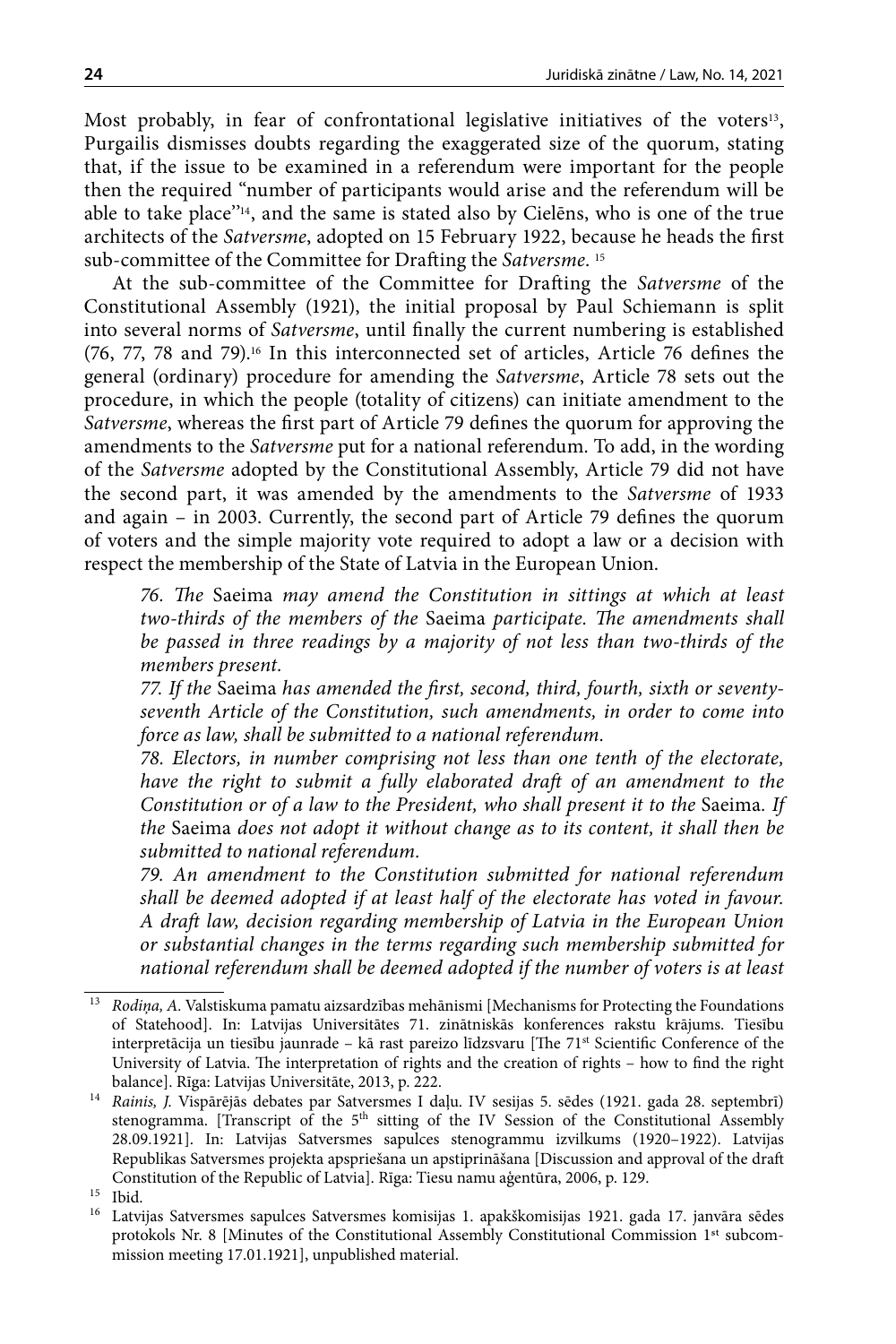*half of the number of electors as participated in the previous* Saeima *election and if the majority has voted in favour of the draft law, membership of Latvia in the European Union or substantial changes in the terms regarding such membership.*

Prior to commencing more detailed examination of the regulation, it must be noted that the Latvian basic law should be counted as one of the flexible<sup>17</sup> constitutions18 of the group of "strict" constitutions, because a number of states in this group have embedded more substantial restrictions to amending the constitution in their constitutions (e.g., the US, Australia, Japan, etc.)

## **1. General Procedure for Amending the** *Satversme*

More than a hundred years ago, Professor Kārlis Dišlers, examining the procedure for amending the *Satversme*, arrives at the conclusion that a sufficiently clear borderline between the ordinary and the constitutional legislation had not been drawn,<sup>19</sup> at the same time, as mentioned in the previous section, some elements of amendments are defined in some articles of the *Satversme*. Article 76 of the *Satversme* includes the basic restrictions to amending the *Satversme*. Let us examine these elements from the vantage point of comparative constitutional law, choosing as the basis the typical restrictions pertaining to constitutions of unitary, unicameral republics, defined in constitutions for republics with unicameral parliament. For this purpose, they are divided by the (1) range of subjects who initiate amendments to the constitution; (2) quorums that are required in parliaments for the approval of the constitutions; (3) the procedure for reading the draft amendments to the constitution; (4) other provisions.<sup>20</sup>

### **1.1. Circle of Subjects with the Right to Initiate Amendments to the** *Satversme*

Amendments to the *Satversme* may be proposed by the same subjects,<sup>21</sup> who have the right to do it in the legislative process.

*65. Draft laws may be submitted to the* Saeima *by the President, the Cabinet or committees of the* Saeima*, by not less than five members of the* Saeima*, or, in accordance with the procedures and in the cases provided for in this Constitution, by one-tenth of the electorate.*

As mentioned above, disregarding the states with bicameral parliaments or/ and federal system because initiation of constitutional amendments and the very process of amending is much more complicated, it must be noted that proposing amendments to the *Satversme* in Latvia is rather simple. There are countries where amendments to the constitutions may be initiated by a much more limited number of subjects compared to amendments to ordinary laws (for instance, in

<sup>17</sup> *Endziņš, A.* Preambulas projekts var destabilizēt sabiedrību [The draft preamble could destabilize society.] *Jurista Vārds*, No. 44, 29.10.2013, pp. 6–7.

<sup>18</sup> *Balodis, R.* Latvia. In: *Encyclopedia of World Constitutions.* Vol. II. Ed*. Robbers, G.* U.S. Facts on File, 2007, p. 514.

<sup>19</sup> *Dišlers, K.* Latvijas Republikas Satversmes grozīšanas kārtība [Procedures for amending the *Satversme* [Constitution] of the Republic of Latvia]. *Tieslietu Ministrijas Vēstnesis*, No. 7/8, 1929, pp. 227–228.

<sup>20</sup> See more *Balodis, R., Kuzņecovs, A.* Satversmes 76. panta komentārs [Comment of Article 76 of the Satversme], pp. 201–203.

<sup>21</sup> *Balodis, R.* The Constitution of Latvia. In: Rechtspolitisches Forum Legal Policy Forum Institut für Rechtspolitik an der Universität Trier, No. 26, 2004, p. 23.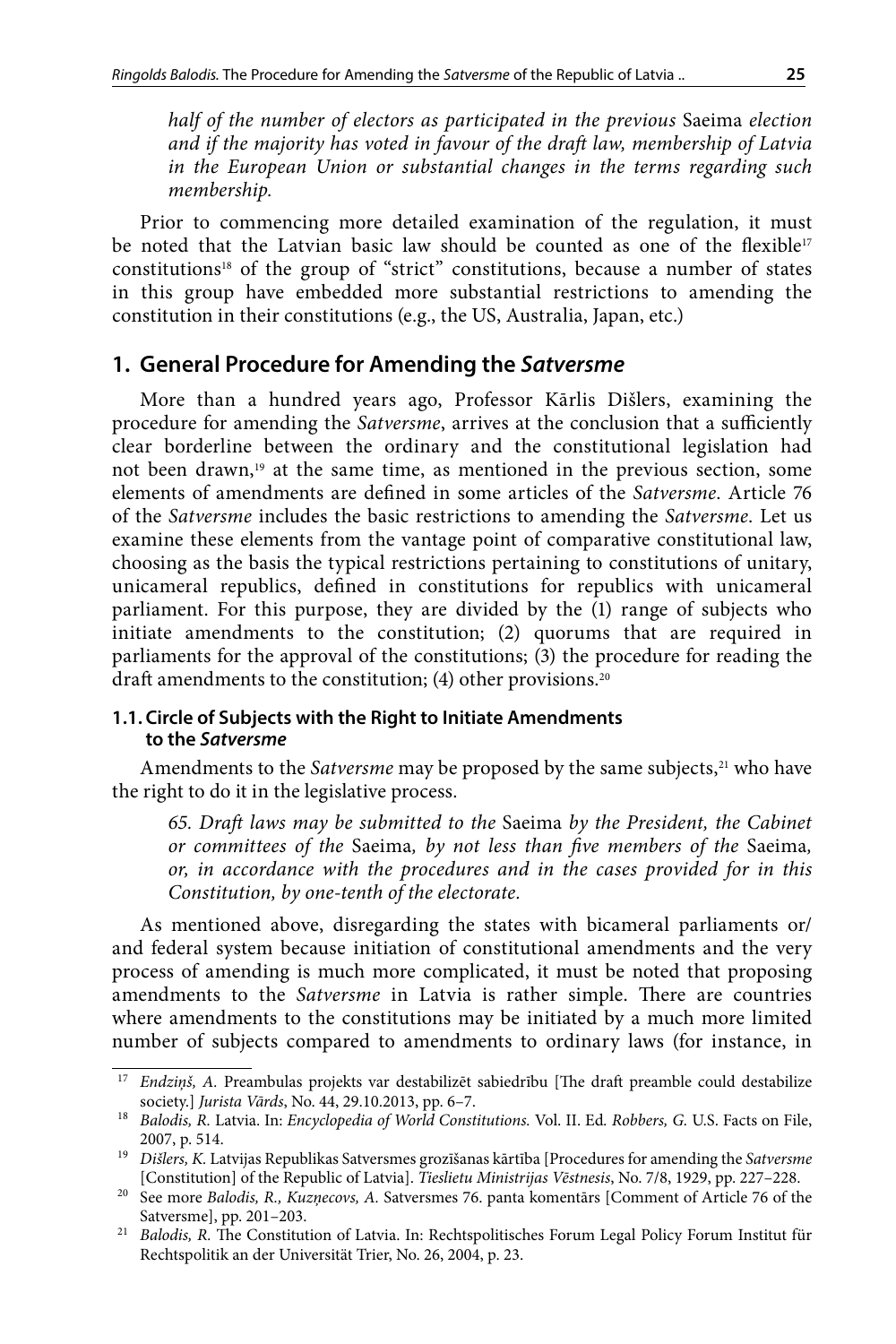Estonia, $22$  it is only one-tenth of the members of the parliament and the president), in some countries a larger number of the members of the parliament is required (for instance, three-fourths in Bulgaria<sup>23</sup> or one-fifth in Croatia<sup>24</sup>).

In Latvia, all draft laws reach the Presidium of the *Saeima*, which puts the on the agenda of the *Saeima*'s sitting for examination. The *Saeima* decides on transferring the draft law to a committee or dismissing it. The *Saeima's* vote on transferring it to the committee is not to be regarded as a reading in the meaning of Article 76 of the *Satversme*, therefore, at the sitting the decisions is adopted by "*klātesošo deputātu absolūto balsu vairākumu*" ("an absolute majority of votes of the members present at the sitting") according to the Article 24 of the *Satversme*. If the majority of the members of the *Saeima* has decided on dismissing the draft law, it is no longer proceeded with, if it is supported, it goes to the respective committee<sup>25</sup> (usually, the Legal Committee), which is obliged to prepare an opinion, annotation<sup>26</sup> and advance it for the reading at the *Saeima*. During this "zero reading", only two members may speak, each of them is given five minutes to present their opinion, and one has to be "in favour of", while the other – "against" the draft law.

#### **1.2.Number of Qualified Members of the** *Saeima* **at the Sitting Examining Draft Amendments to the** *Satversme*

In amending the *Satversme* of the Republic of Latvia, the quorums of the members present and of approval must be complied with. Article 76 of the *Satversme* defines the same proportion for both quorums – two-thirds. Namely, for the sitting for amending the *Satversme* to be legitimate, at least 67 members must participate in it, which is two-thirds or the absolute majority of the members of the *Saeima.* The quorum for approving amendments to the *Satversme*, as opposed to the participation quorum, is a variable because it depends on the number of members who attend the sitting and have registered. With increasing number of members present, the quorum of approval also increases in arithmetic progression (for instance, with 67 members present, the approval quorum will be 45 members, with 87 members present, the approval quorum will be 58 members, with 91 members present, the approval quorum will be 61 members, etc.). The Latvian *Saeima*, just like many other parliaments in the world, uses the electronic voting system; therefore, to verify the qualified majority, the Presidium of the *Saeima* holds registration to establish the presence of members. Pursuant to Article 15 (2) of the Rules of Procedure of the *Saeima*, the member's presence in the sitting is established by his or her last registration for a quorum.

 $^{22}\,$  See, for example, Article 103 and 161 of the Estonian Constitution. Available: [https://www.constitute](https://www.constituteproject.org/constitution/Estonia_2015.pdf?lang=en) [project.org/constitution/Estonia\\_2015.pdf?lang=en](https://www.constituteproject.org/constitution/Estonia_2015.pdf?lang=en) [last viewed 04.09.2020].

<sup>23</sup> See Article 154 of the Bulgarian Constitution. Available: [https://www.constituteproject.org/](https://www.constituteproject.org/constitution/Bulgaria_2015?lang=en) [constitution/Bulgaria\\_2015?lang=en](https://www.constituteproject.org/constitution/Bulgaria_2015?lang=en) [last viewed 04.09.2020].

<sup>&</sup>lt;sup>24</sup> See Article 136 Croatia's Constitution. Available: [https://www.constituteproject.org/constitution/Croatia\\_2013?lang=en](https://www.constituteproject.org/constitution/Croatia_2013?lang=en) [last viewed 04.09.2020].

<sup>25</sup> See Article 82, part one. Saeimas kārtības rullis: LR likums [The Rules of Procedure of the *Saeima*: Law of the Republic of Latvia], Article 81. *Latvijas Vēstnesis*, No. 96(227), 18.08.1994. 26 Ibid., Article 86, part 2.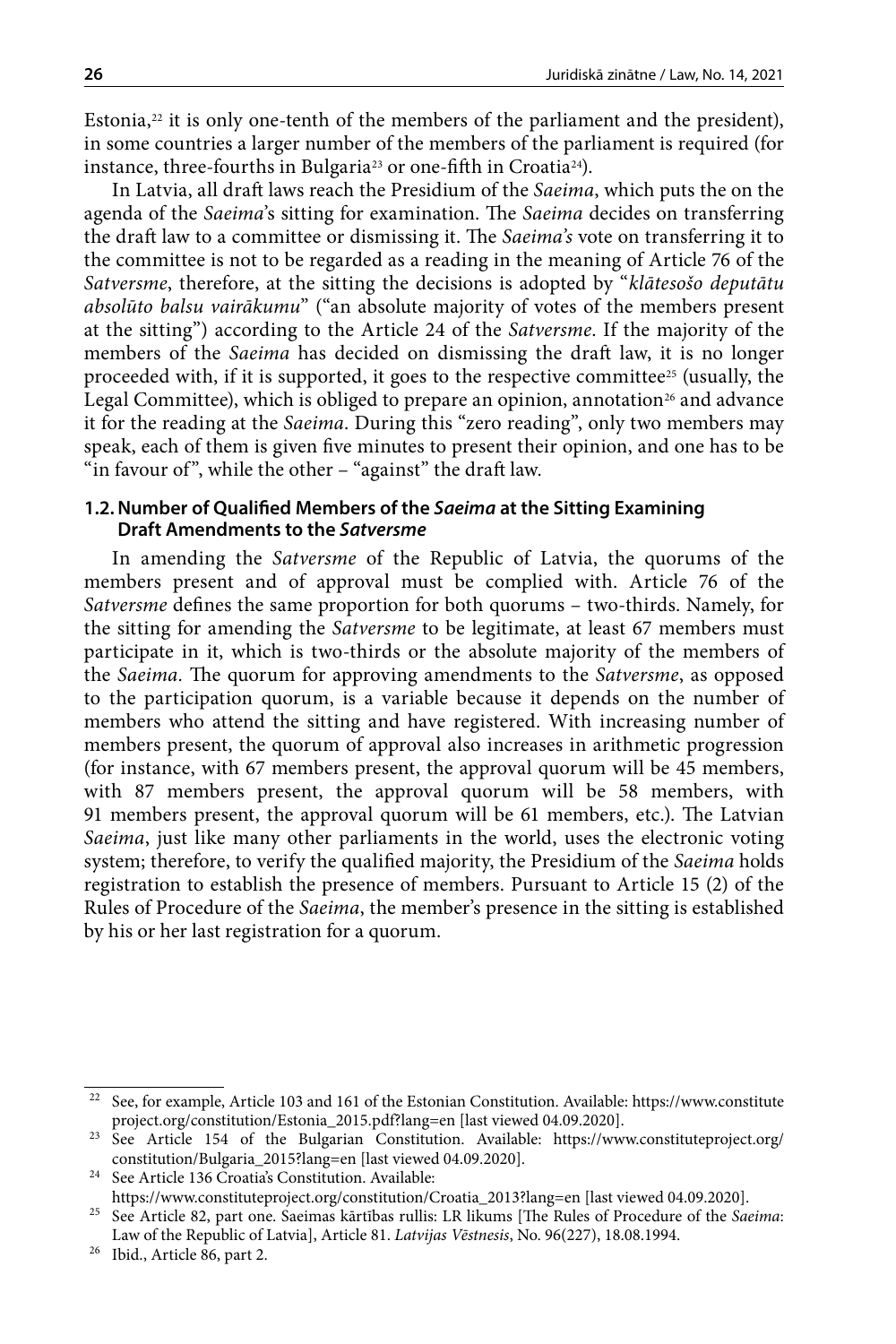#### **1.3. Procedure of Readings for a Draft Amendment to the** *Satversme*

Abiding by the procedure set for the adoption of a legal norm is the precondition for the validity of a legal norm, $27$  which the legislator always must comply with. In amending constitutions, particularly strict adherence to this procedure is required because the national basic law constitutes the legal foundations of the whole legal system and contesting the legitimacy of a norm of the basic law may seriously undermine the citizens' trust in democracy.

"The provision of three readings" is included in Article 76 of the Latvian Satversme, which is linked to "the impossibility of urgency principle".<sup>28</sup> It is included in the *Satversme* to prevent rushing the procedure of amendments by using the institute of urgency, when, pursuant to Article 75 of the *Satversme*, draft laws are adopted with two-thirds of the votes of members present in two readings. It is generally considered that the discussion of a draft law in three readings allows adopting a better-considered constitutional norm, whereas two readings entail a greater probability of flawed legislation. At the same time, a definite interval of time between the reading has not been determined in Latvia, as in the Estonian Constitution<sup>29</sup>, referred to above, where, similarly to Latvia, draft constitutional amendments are discussed by the Parliament (*Riigikogu*); however, the interval between the first and the second reading is at least three months and the interval between the second and the third reading is at least one month. Thus, the shortest possible interval between the first and the third reading is at least four months.30 It must be added that the Estonian Constitution, which was adopted in 1992, has been amended only five times.<sup>31</sup> In countries with bicameral parliament, for instance, in Italy,<sup>32</sup> amendments to the Constitution must be discussed by both chambers and the periods between the readings must be at least three months, etc. A procedure like this has not been established in Latvia, and sometimes amendments to the *Satversme* have been adopted even within a month and a half. For instance, in the spring of 2009, the fourteenth amendments to the *Satversme* recast Article 14 of the *Satversme* within a month a half. The *Saeima* decided to transfer the draft law to the committee at the sitting of 15 March 2009, the first reading was held at the sitting of 4 April, the second – at the sitting of 19 April, but the third – at the sitting of 3 May. The last, fifteenth amendments to the *Satversme* (2018) are even a more striking example, amending the procedure for electing the President of the State, established in Article 36 of the *Satversme* (from secret to open), two days before the parliamentary election. The *Saeima* decided to transfer the draft law to the committee at the sitting of 17 May 2018, the first reading was held at the sitting of 6 September 2018, the second – in the next month, at the sitting of 20 September, but the third – at the sitting of 4 October, whereas the election of the 13th convocation of the *Saeima* was held on 6 October. Constitutional barriers are established in constitutions to minimise hasty amendments based on emotions or populism. Amendments to the *Satversme*, which are adopted demonstratively on

<sup>27</sup> Judgment of 24 October 2019 by the Constitutional Court in case No. 2018-23-03, para. 14. 28 *Balodis, R., Kuzņecovs, A.* Satversmes 76. panta komentārs [Comment of Article 76 of the *Satversme*], p. 214. 29 See, for example, Article 163 Estonia Constitution. Available: [https://www.constituteproject.org/](https://www.constituteproject.org/constitution/Estonia_2015.pdf?lang=en)

[constitution/Estonia\\_2015.pdf?lang=en](https://www.constituteproject.org/constitution/Estonia_2015.pdf?lang=en) [last viewed 04.09.2020].

<sup>30</sup> *Narits, R., Merusk, K.* Constitutional Law. Estonia*.* The Hague, London, Boston: Kluwer, 1998, p. 58.

<sup>&</sup>lt;sup>31</sup> <http://www.baltic-course.com/eng/analytics/?doc=105865> [last viewed 04.09.2020].

<sup>32</sup> See Article 154 of the Italian Constitution. Available: [https://www.constituteproject.org/constitution/](https://www.constituteproject.org/constitution/Italy_2012?lang=en) [Italy\\_2012?lang=en](https://www.constituteproject.org/constitution/Italy_2012?lang=en) [last viewed 04.09.2020].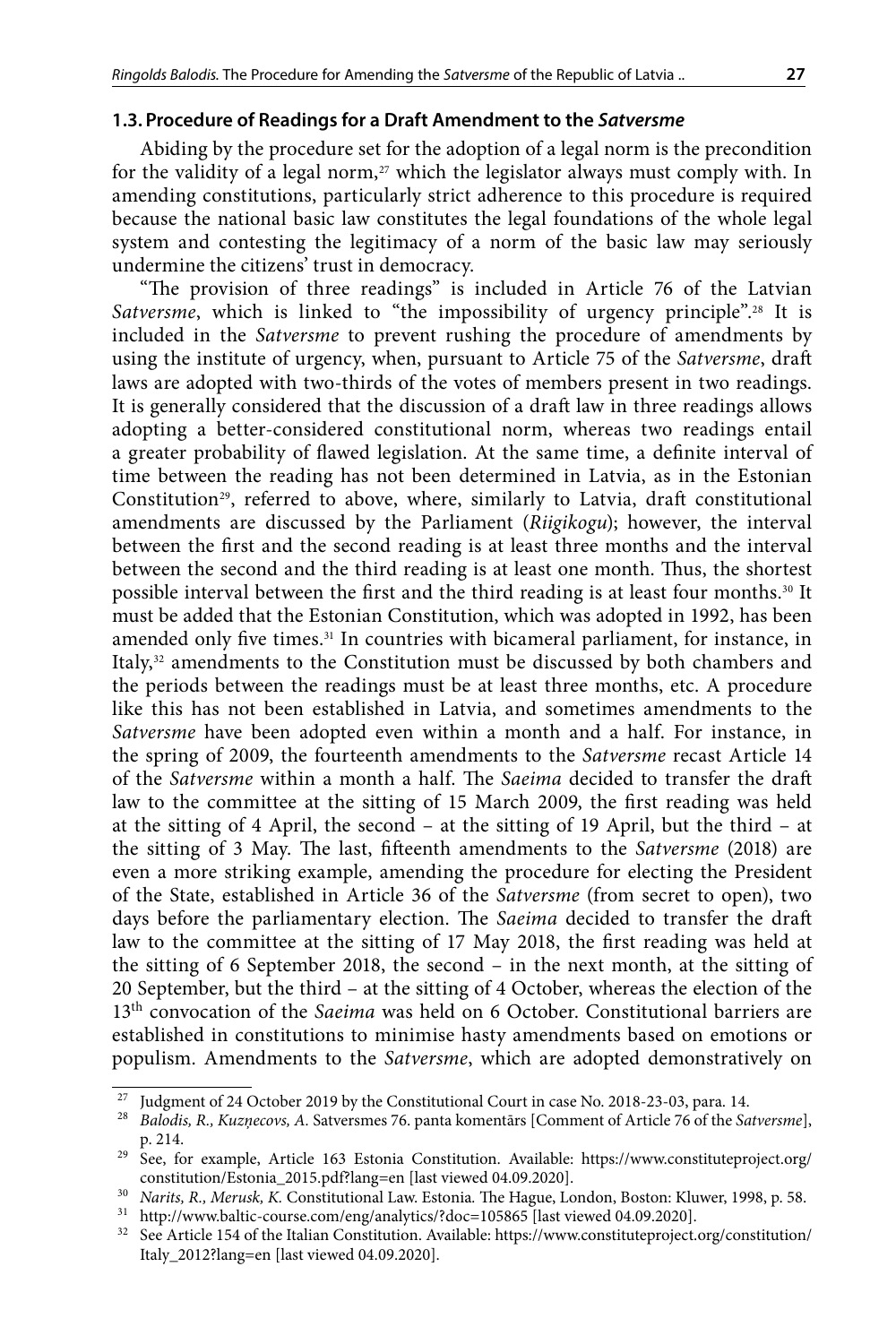the eve of the parliamentary election, when all kinds of political canvassing are prohibited, provide grounds for reflections that it is not sufficient to have only the provision of three readings, setting a time interval between the readings should also be considered. The use of amendments to the *Satversme* in the pre-election passions should be reduced to the minimum.

#### **1.4. Other Provisions**

Among other provisions, it should be noted that, in the course of examining ordinary draft laws, proposals for new amendments can be advanced also for the second and the third reading, whereas with respect to amendments to the *Satversme* this procedure is not allowed. This prohibition has been established to prevent a situation where the proposals are poorly discussed and analysed. This has been recognised by the Constitutional Court<sup>33</sup>, pointing out that proposals may be submitted only with respect to those articles (regarding amending or deleting these articles), which had been included in the draft law when it was adopted in the first reading. There are countries (for instance, Lithuania), where the constitution cannot be amended $34$  if martial law has been proclaimed in the country, the situation is similar in France, where the procedure for amending the constitution is not initiated or it is stayed if an emergency state is announced, which is linked to a threat to the integrity of the national territory.35 In the Latvian procedure for amending the *Satversme,* nothing is said about the procedure in states of emergency and exceptional situations, why it would be possible in practice. I believe that the statement made by Arvīds Dravnieks that "self-evident practice of contemporary Western democracy is that the parliament of one conscription does not introduce substantial constitutional amendments"36 merits a more detailed analysis. Restrictions of this type are practiced by Portugal and Sweden, and I believe that it could be a good tool for slowing down the advancement of amendments to the *Satversme* to reconsider them, possibly, after emotions have settled.

# **2. Mandatory Constitutional Referendum – the People's Right to Express Their Assessment of the** *Satversme*

### **2.1. The People's Safeguard of the Amendments to the Norms Enumerated in Article 77 of the** *Satversme*

In Latvia, amendments to the *Satversme* may be adopted by both constitutional legislators – the *Saeima*, in the procedure established in Article 76 of the *Satversme*, and the totality of citizens, in the procedure established in Article 78 of the *Satversme*. If the *Saeima,* as the constitutional legislator, has amended the articles enumerated in Article 77 of the *Satversme*, i.e., Articles 1, 2, 3, 4, 6 or  $77<sup>37</sup>$  for

<sup>&</sup>lt;sup>33</sup> Judgment of 16 December 2008 by the Constitutional Court in case No. 2008-09-0106, para. 16.5. <br><sup>34</sup> See Article 147 of the Lithuanian Constitution. Available: [https://www.constituteproject.org/](https://www.constituteproject.org/constitution/Lithuania_2006?lang=en) [constitution/Lithuania\\_2006?lang=en](https://www.constituteproject.org/constitution/Lithuania_2006?lang=en) [last viewed 04.09.2020].

<sup>35</sup> See Article 89 of the French Constitution. Available: https://www.constituteproject.org/constitution/ France\_2008?lang=en [last viewed 04.09.2020].

 $^{36}\;$  Priekšlikumi Latvijas publiskās varas pilnveidošanai Ekspertu grupas pārvaldības pilnveidei materiāli [Proposals for improving the public governance of Latvia. Materials for improving the management of the expert group]. Rīga: Latvijas Vēstnesis, 2015, p. 215.

<sup>&</sup>lt;sup>37</sup> It must be added that, initially, Article 4 and also Article 7 itself were not included in the enumeration of the basic articles of the *Satversme.* With the intention of reinforcing the official language, in 1998, the 6<sup>th</sup> convocation of the *Saeima* amended Article 4, including in it the official language, and included this recast article in the enumeration of Article 77. The amendment made by the  $6<sup>th</sup>$  convocation of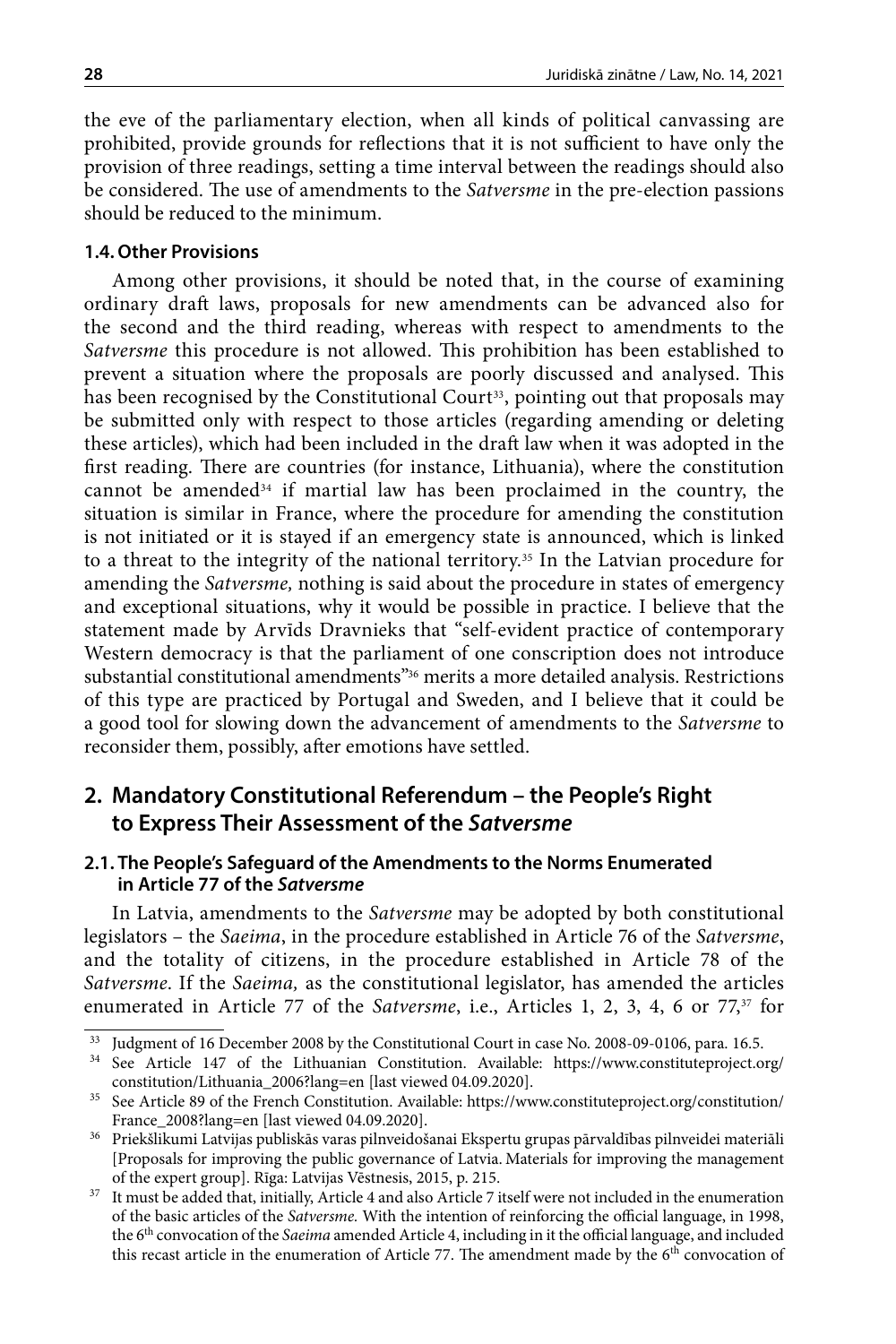the amendment to enter into force it must be approved by the other constitutional legislator – the people, doing this in a referendum. Professor Kārlis Dišlers named this procedure "tautas apsardzību" ("the people's safeguard"),<sup>38</sup> because the parliament itself does not have an independent possibility to amend these basic articles of the *Satversme* – the people must have the final say. The next section of the article will examine the practical implementation of the law on the people's referendum, which applies to safeguarding the basic articles of the *Satversme*. 39 It envisages the possibility, in special cases $40$ , to turn to the nation's collective reason to receive the final conclusion. This constitutional regulation must be examined in interconnection with the Constitutional Court's finding that provides that the national referendums in the procedure set out in Article 77 of the *Satversme* must be held also if the parliament, amending a legal act "substantially", also affects legal norms that are protected by the said article of the *Satversme*, for instance, adopting a law on the ratification of an international agreement, which infringes on the provisions of Article 1 and Article 2 of the *Satversme*. 41 Also in such a case, a referendum must be held, as in the case if the *Saeima* had amended the very norms enumerated in Article 77 of the *Satversme.* Likewise, the Constitutional Court has recognised that, in amending laws or the *Satversme*, the *Saeima's* discretion is limited to a certain extent because the parliament, in making decisions, must take into account several factors that it may not ignore. These factors are, for instance, the European Union Law, general principles of law and other norms of the *Satversme*. 42 In this context, the issue arises regarding the "concept of the *Satversme's* core", which was extensively discussed in the circles of lawyers and politicians following publication of the opinion by the Constitutional Law Committee under the President's Auspices<sup>43</sup> (2012).<sup>44</sup>

Professor, Senator of the Supreme Court Jautrīte Briede, in explaining the *Satversme,* notes that none of the legislators may annex Latvia to another state or wish to review the basic decision included in the proclamation act of 18 November

the *Saeima* included Article 77 itself in Article 77, its becoming a basic article of the *Saeima*, substantially, closed their recasting in the future because the requirements with respect to the manda-

tory constitutional referendum are applied also to Article 77 itself. 38 *Dišlers, K.* Ievads Latvijas valststiesību zinātnē [Introduction to the Science of Latvian State Law]. Rīga: Tiesu namu aģentūra, 2017, p. 143.

<sup>39</sup> Such substantial restriction is envisaged to preclude the possibility for the *Saeima* to decide unilaterally on the most important articles of the *Satversme*. I.e., if such political forces were to be in the parliament, who could ensure the quorums defined in Article 76, the amendments to the *Satversme* adopted by them that would change the political system or would otherwise undermine the foundations of the statehood would not enter into effect because they would have to be put for national referendum.

<sup>40</sup> Clearly, amending the basic articles, enumerated in Article 77 of the *Satversme*, is a special case.

<sup>41</sup> Judgment of 7 April 2009 by the Constitutional Court in case No. 2008-35-01, para. 15.1, 15.2.

<sup>&</sup>lt;sup>42</sup> Judgment of 18 April 2019 by the Constitutional Court in case No. 2018-16-03, para. 15.1.1.

<sup>43</sup> The Constitutional Law Committee was established in 2007 by Preisdent Valdis Zatlers. Several wellknown lawyers were included in the Committee. Incumbent President Egils Levits was appointed its head, incumbent President of the Constitutional Court prof. Ineta Ziemele, current Justices of the Constitutional Court prof. Sanita Osipova, prof. Daiga Rezevska, Gunārs Kusiņš, current Judge of the European Court of Human Rights Mārtiņš Mits and current Vice-Speaker of the *Saeima* Inese

Lībiņa-Egnere served on the Committee.<br>As became clear later, the actual "push" to draft a modern argumentative basis to substantiate the State, was the fact Chairperson of the Committee Egils Levits, invisible to the general society, personally turned to several important public officials. See *Levits, E.* Valstsgriba. Idejas un domas Latvijai 1985–2018 [National will. Ideas and thoughts for Latvia 1985–2018]. Rīga: Latvijas Vēstnesis, 2019, p. 560.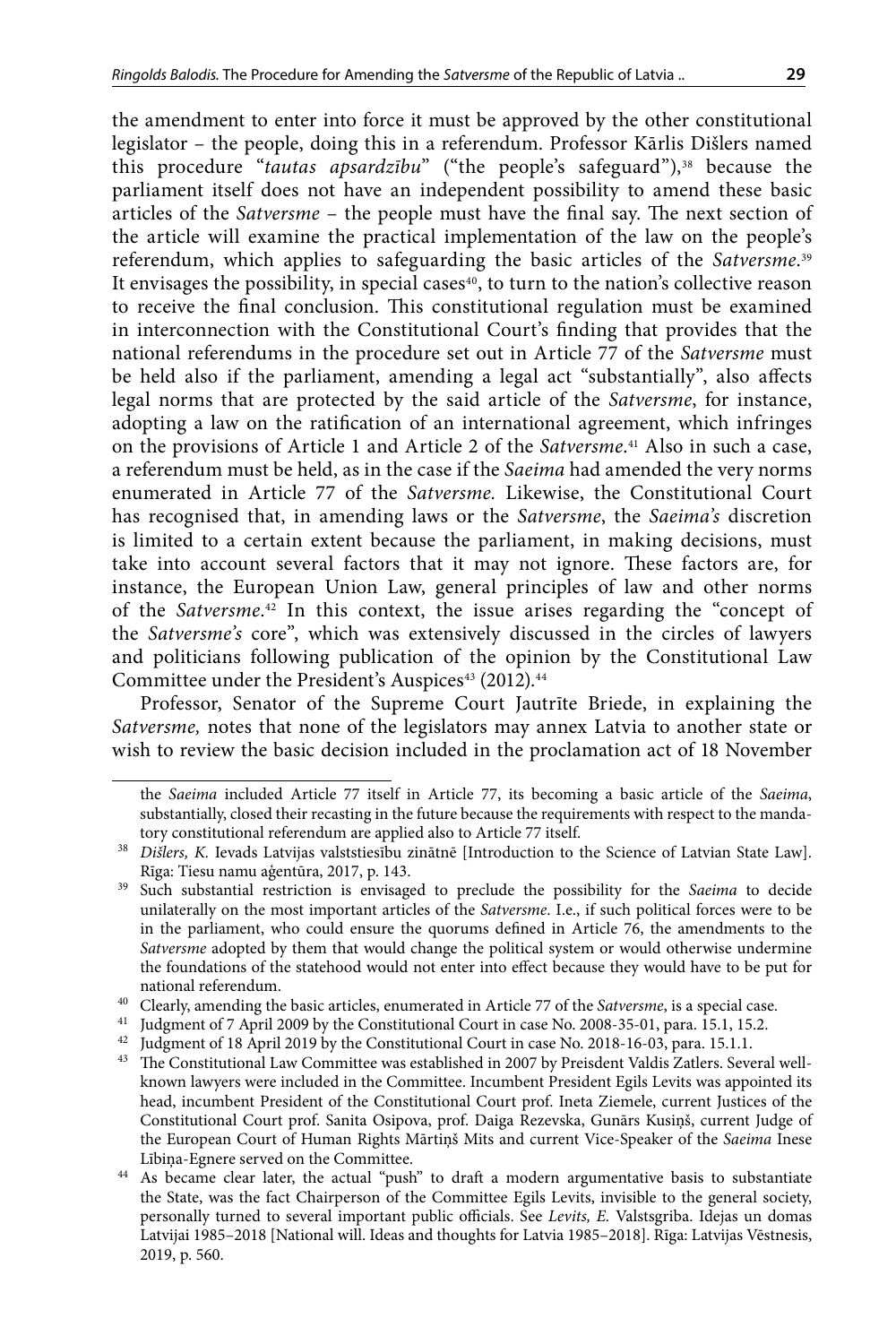1918 – Latvia is a sovereign and democratic state that respects human rights.45 Egils Levits explains this approach<sup>46</sup> by the principle of "defensive democracy", otherwise a situation in Germany in 1933 could be repeated, when, by successive law-based actions, democratic structure was dismantled and replaced by the fascist regime.<sup>47</sup> Such "legal revolution" would be inadmissible<sup>48</sup> because an instantaneous democratic majority has neither the moral nor, since the adoption of the Preamble to the *Satversme*, legal right to deprive Latvians of the possibility to self-determine its statehood, which would be impossible to regain, once lost.49 I.e., the concept of the inviolable core of the *Satversme* does not permit "the State's suicide", so that one, separate amendment to the *Satversme* would not destroy the values, on which the *Satversme* is founded.<sup>50</sup> An opinion has been voiced that the concept should be exercised only in the case of "extremely substantial" threat for the constitutional structure to defend the democratic order and prevent liquidation of a democratic state in seemingly correct procedural way.51 The concept of the core immediately acquired its supporters and opponents, 52 just as the proposal to add to the *Satversme* a new Preamble, the wording of which "*latviešu nācijas negrozāmā valstsgriba*" ("the unwavering will of the Latvian nation to have its own State") reflects the concept of the inviolable core of the *Satversme*. 53 Passions were aroused by the Preamble to the *Satversme* also during scientific conferences<sup>54</sup> and articles<sup>55</sup>, and died down only after the sizeable Preamble, with the expanded core of the *Satversme<sup>56</sup>*, was included into the basic law. Clearly, it was great achievement by the Committee<sup>57</sup> and also Egils Levits, proven by the fact that its recommendations were gradually approbated in practice.58 The Supreme Court has included the Committee's opinion in its judgements of 30 April 2013, 12 February 2014 and 28 March 2014. In its judgement of 30 April 2013, the Supreme Court expresses its support to the proposal, referred

<sup>45</sup> *Briede, J.* Satversmes 78. panta komentārs [Comment of Article 78 of the *Satversme*], p. 286.

<sup>46</sup> See *Levits, E.* Eiropas Savienība kā vērtību savienība [The European Union as a union of values]. *Jurista Vārds*, No. 19, 08.05.2018.

<sup>47</sup> *Levits, E.* Valstsgriba … [National will …], pp. 565, 619, 638.

<sup>48</sup> Ibid., p. 592.

<sup>49</sup> Ibid., p. 835.

<sup>50</sup> *Pleps, J., Pastars, E., Plakane, I.* Konstitucionālās tiesības [Constitutional law]. Supplemented and revised edition. Rīga: Latvijas Vēstnesis, 2014, p. 56.

 $51$  Ibid.

 $^{52}\;$  Viedokļu diskusija. Valsts pamati – vai visiem pašsaprotami [Discussion of views Discussion of views: State bases – or self-evident to all]. *Jurista Vārds*, No. 45, 06.11.2012, pp. 12‒13, 15, 17, 19.

<sup>53</sup> *Meistere, D.* Saeimas Juridiskā biroja atzinums par Satversmes ievada pieņemšanas procedūru [Opinion of the Saeima Legal Office on the procedure for the adoption of the Constitution Preamble]. *Jurista Vārds*, No. 26, 08.07.2014, pp. 12–13.

<sup>54</sup> Aizritējusi konference par Satversmes preambulas paplašināšanas projektu [A conference on the draft extension of the preamble to the Constitution has elapsed]. *Jurista Vārds*, No. 45, 05.11.2013, pp. 7–10.

<sup>55</sup> See for example *Endziņš, A.* Preambulas projekts … [The draft preamble …], pp. 6–7.

<sup>56</sup> Latvijas Republikas Satversmes komentāri. Ievads. I nodaļa. Vispārējie noteikumi [Comments of *Satversme*. Section I. General rules]. Collective of authors, scientific ed. Prof. *Balodis, R.* Rīga: Latvijas Vēstnesis, 2014, pp. 120–132.

<sup>57</sup> *Krūma, K., Plepa, D.* Constitutional Law in Latvia. The Netherlands: Wolters Kluwer, 2016, p. 6.

It must be noted that not all proposals by the Committee have been implemented. One of the recommendations given by the Committee was to integrate into laws the right of the President, within a certain term before the promulgation of a law or an amendment to the *Satversme*, to turn to the Constitutional Court to establish, whether a law that had been adopted but had not been promulgated yet complied with the *Satversme*.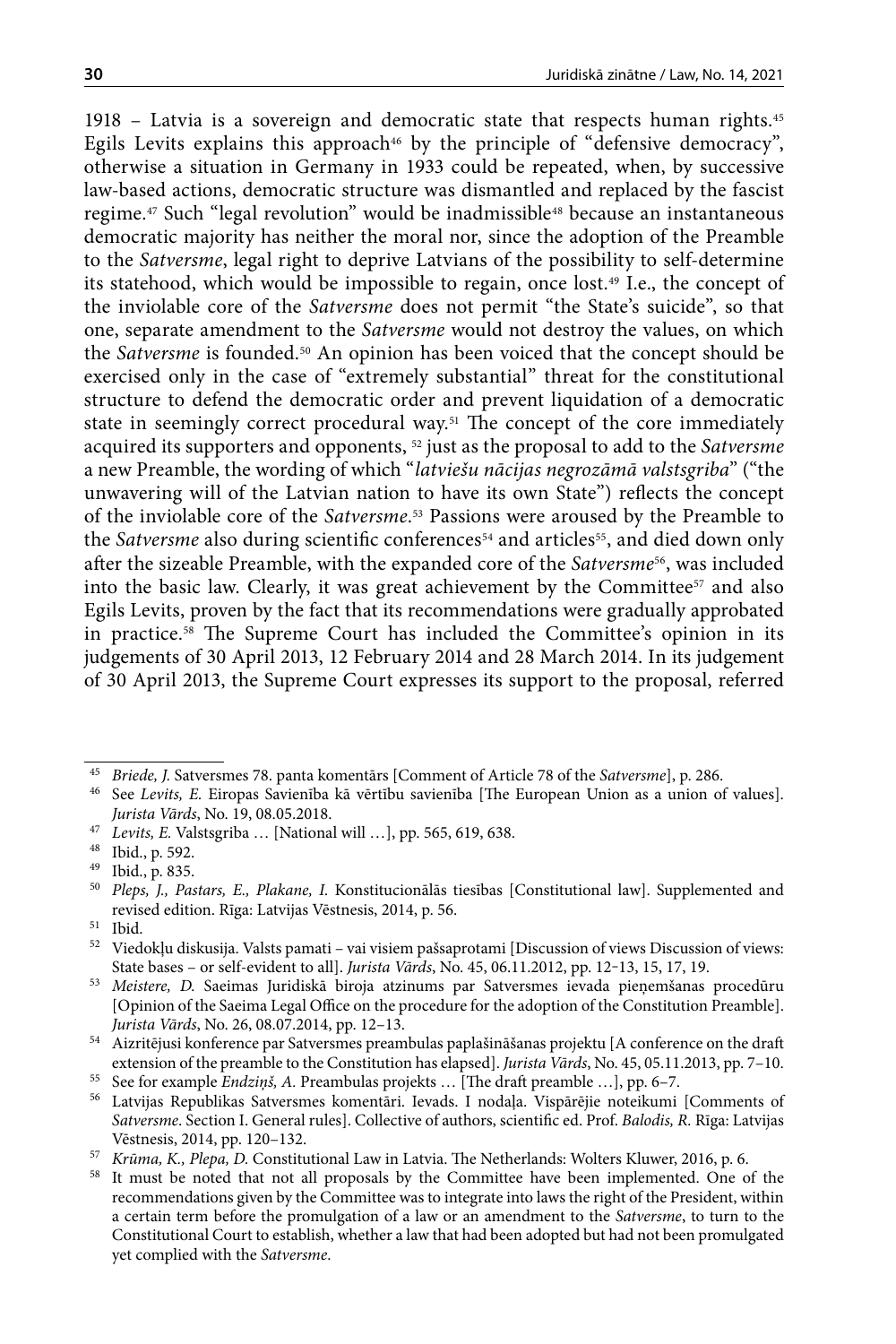to in the Committee's opinion<sup>59</sup>, regarding greater involvement of the Central Election Commission and the court (in assessing the elaborateness of the draft laws submitted for a referendum) and notes that the state institutions have incontestable right to prevent a threat to democracy already at an early stage.60 In view of the fact that the text of the draft law, submitted by the initiative groups, cannot be changed in the further process, the Supreme Court notes in its judgement of 12 February 2014 that the Central Election Commission must ensure that a draft law that is contrary to the basic values of a democratic state governed by the rule of law should not be advanced for a referendum,<sup>61</sup> whereas in its judgement of 28 March 2014, the Constitutional Court notes that for a draft amendment to the *Satversme*, initiated by the totality of citizens, to be considered as "*pilnīgi izstrādātu*" ("fully elaborated") as to its content, it may be incompatible either with those provisions of the *Satversme*  that it does not propose to amend or with the core of the *Satversme*. 62 The Supreme Court also explains in this judgement that part of the unwritten legal principles and basic values, on which the *Satversme* is founded, constitute the core of the *Satversme*. It includes all elements that form the identity of the State of Latvia and the identity of Latvia's order of a democratic state.<sup>63</sup>

It must be noted that even prior to the judgements referred to above, the Enterprise Register took the stand to safeguard the core of the *Satversme,* referring in its decisions to the Committee's findings as substantiation. The institution refused to register the party "*Par dzimto valodu*" ("For Native Language") because it identified in the party's programme, submitted for registration, turning against the foundations of the State – the Latvian language as the official language, as well as the territorial integrity of Latvia.64 Although there is no normative regulation with respect to the core, the Legal Bureau of the *Saeima* holds that the *Saeima* as the legislator recognises the inviolable core of the *Satversme* as a general legal principle in Latvia's constitutional system, which is said to be reflected by the declaration, adopted at the *Saeima's* sitting of 2 February 2012, "On the national importance of the Latvian language" and the position adopted by the *Saeima* in the legal proceedings before the Constitutional Court in case No. 2012-03-01.<sup>65</sup> It must be noted that elsewhere in the European Union the protection of "inviolable articles", "unchangeable articles" or "*Ewigkeitsklausel*" ("eternity clauses") is resolved in the most diverse ways<sup>66</sup>; however, defining them in the constitution with

In its opinion, the Committee expressed the view that the Central Election Commission could prevent the possibility that an amendment to the *Satversme*, directed against the core of the *Satversme*, would be put for national referendum.

<sup>60</sup> Augstākās tiesas Senāta Administratīvo lietu departamenta 30.04.2013. sprieduma lietā SKA-172/2013 motīvu daļas 20. punkts [Decision of 30 March 2013 by the Senate of the Supreme Court of the Republic of Latvia in case No. SKA-172/2013]. Available: at.gov.lv/files/files/ [last viewed 13.09.2020].

<sup>61</sup> Augstākās tiesas Administratīvo lietu departamenta 12.02.2014. sprieduma lietā Nr. A420577912 SA-1/2014 motīvu daļas 8. punkts [Decision of 12 February 2014 by the Supreme Court of the Republic of Latvia in case No. A420577912 SA-1/2014]. Available: at.gov.lv/files/files/ [last viewed 13.09.2020].

 $^{62}\,$  Augstākās tiesas Administratīvo lietu departamenta 28.03.2014. sprieduma lietā SA-3/2014 motīvu daļas 12. punkts [Decision of 28 March 2014 by the Supreme Court of the Republic of Latvia in case No. SA-3/2014]. Available: at.gov.lv/files/files/ [last viewed 13.09.2020].

<sup>63</sup> Ibid.

<sup>64</sup> Ekspertu komentāri Uzņēmumu reģistra valsts notāres Lilitas Strodes 2013. gada 14. marta lēmumam Nr. 10-11/1850 [Expert Commentary to the Decision of the State Notary of the Enterprise Register Lilita Strode of 14 March 2013 No. 10-11/1850]. *Jurista Vārds*, No. 28, 23.04.2013, p. 28.

<sup>65</sup> *Meistere, D.* Saeimas Juridiskā biroja atzinums … [Opinion of the Saeima Legal Office …], pp. 12–13.

<sup>66</sup> Unconstitutional Constitutional Amendments. The Limits of Amendment Powers. *Edited by Loughlin, M., McCormick, J. P., Walker, N*. United Kingdom: Oxford University Press, 2017, pp. 23–26.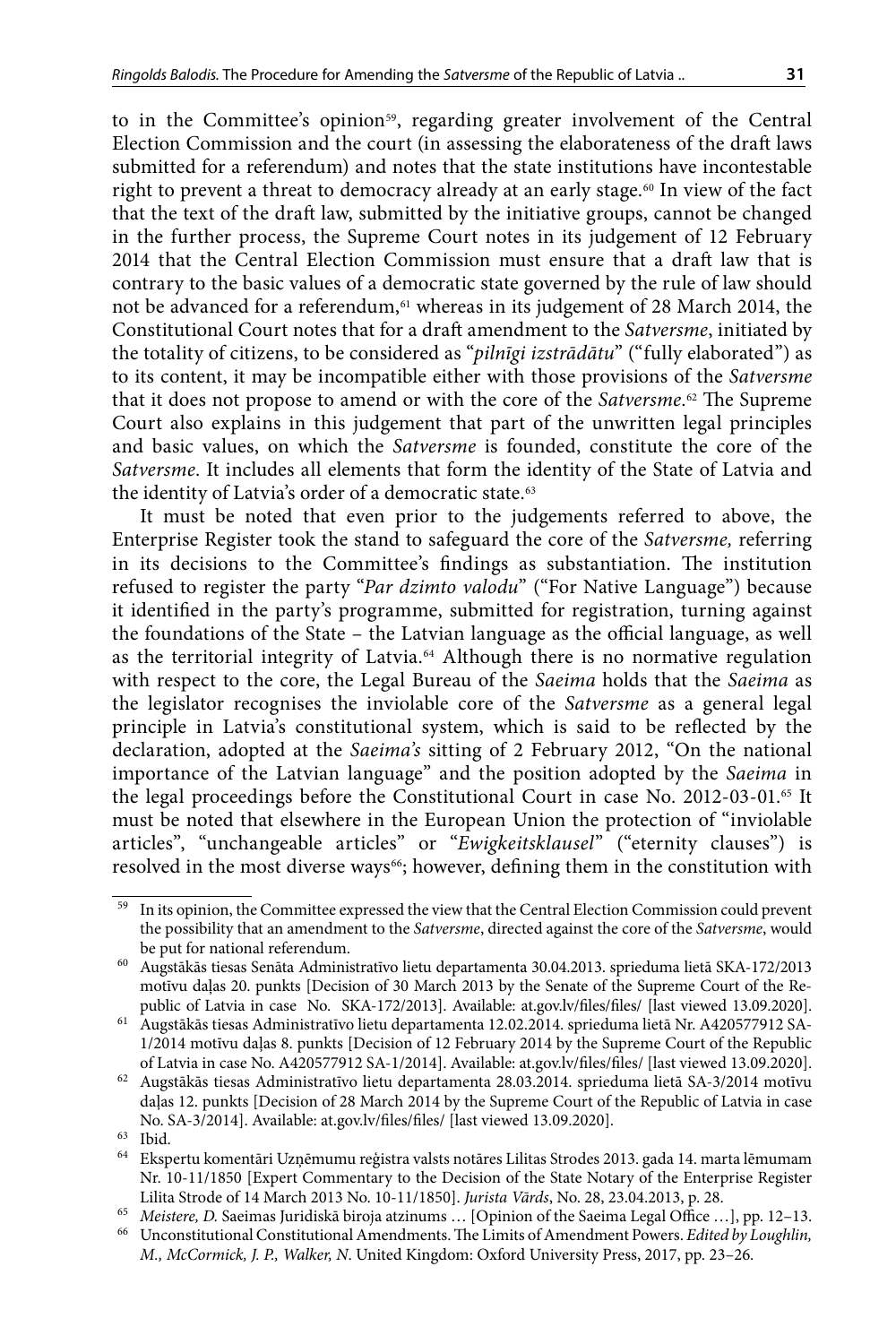more complicated procedure of amending them is characteristic.<sup>67</sup> For example, in Italy<sup>68</sup> and France,<sup>69</sup> which also have complicated experience with changes and transformations in the constitutional status, this issue has been resolved in a rather simple way – by establishing in the constitution a prohibition to change the republican democratic form of government. Assessing the Latvian situation, one can say that for us the year of 2012 turned out to be fatal, when the decision had to be made in a referendum on the second official language in the so-called "language referendum.70 The political elite was noticeably bewildered: President Andris Bērziņš boycotted the referendum demonstratively, thus indicating that ignoring the referendum ("disrupt the quorum") was the best civil solution, whereas the position parties of the *Saeima*, which also were Latvian parties, made a joint announcement, urging citizens to participate in the referendum<sup> $71$ </sup> and vote against Russian as the second official language… It seems that the ability of colleagues-lawyers to create an authoritative "concept of the core of the *Satversme*" deserves commendation.

Furthermore, it must be noted with respect to the protection of the basic articles of the *Satversme*, established in Article 77 of the *Satversme*, and the concept of the core of the *Satversme*, that an opinion exists that the primary aim of Article 77 of the *Satversme* is, nevertheless, "to remove" certain issues from the competence of the *Saeima* but not from that of the people, because the people have the right to decide on the foundations of their State<sup>72</sup> and proposing some elements of the Satversme's core for the referendum should not be rejected.<sup>73</sup> This suggests that, in the absence of clear normative regulation, the inviolability of the core of the *Satversme* strongly depends on the personal conviction of the responsible officials, judges. Practice is still in the stage of development, and the test of the protective elements for the concept of the *Satversme's* core (including the Preamble to the *Satversme*) is yet to come.

Concluding this insight into the core of the *Satversme* and the basic articles of the *Satversme,* it needs to be noted that, as stated above, they are only partially identical because twenty-eight articles of Chapter VIII of the *Satversme* 

<sup>67</sup> Latvijas Republikas Satversmes komentāri. V nodaļa. Likumdošana [Comments of *Satversme*. Section V. Legislation], pp. 205, 262–265.

<sup>68</sup> See Article 138 of the Italian Constitution. Available: [https://www.constituteproject.org/constitution/](https://www.constituteproject.org/constitution/Italy_2012?lang=en) [Italy\\_2012?lang=en](https://www.constituteproject.org/constitution/Italy_2012?lang=en) [last viewed 04.09.2020].

<sup>69</sup> See Article 89 of the French Constitution. Available: https://www.constituteproject.org/constitution/ France\_2008?lang=en [last viewed 04.09.2020].

<sup>70</sup> On 18 February 2012, national referendum was held in Latvia regarding adoption of the law "Amendments to the *Satversme* of the Republic of Latvia". The draft law envisaged amending Articles 4, 18, 21, 101 and 104 of the *Satversme*, including therein also provisions on the Russian language as the second official language, providing that the working languages of local governments were Latvian and Russian and that everyone had the right to receive information in Latvian and in Russian. The ballot paper of the referendum comprised the question "Are you for the adoption of the draft law "Amendments to the *Satversme* of the Republic of Latvia, which envisages grating the status of the second official language to the Russian language?"". The possible answers were "In favour" and "Against". Available: [https://www.cvk.lv/lv/tautas-nobalsosanas/par-grozijumiem-latvijas-republikas](https://www.cvk.lv/lv/tautas-nobalsosanas/par-grozijumiem-latvijas-republikas-satversme-2012)[satversme-2012](https://www.cvk.lv/lv/tautas-nobalsosanas/par-grozijumiem-latvijas-republikas-satversme-2012) [last viewed 04.09.2020].

 $^{71}\;$  Prezidents: referendums par valodu nebūs gada svarīgākais notikums [President: language referendum will not be the most important event of the year]. Available: [https://www.tvnet.lv/4739059/prezidents](https://www.tvnet.lv/4739059/prezidents-referendums-par-valodu-nebus-gada-svarigakais-notikums)[referendums-par-valodu-nebus-gada-svarigakais-notikums](https://www.tvnet.lv/4739059/prezidents-referendums-par-valodu-nebus-gada-svarigakais-notikums) [last viewed 04.09.2020].

<sup>72</sup> *Ņikuļceva, I.* Satversmes 77. panta komentārs [Comment of Article 77 of the *Satversme*]. In: Latvijas Republikas Satversmes komentāri. V nodaļa. Likumdošana [Comments of *Satversme*. Section V. Legislation], p. 271.

<sup>73</sup> *Paparinskis, M.* Piezīmes par Satversmes preambulas projektu [Notes on the draft preamble to the Constitution]. *Jurista Vārds*, No. 43, 22.10.2013, p. 36.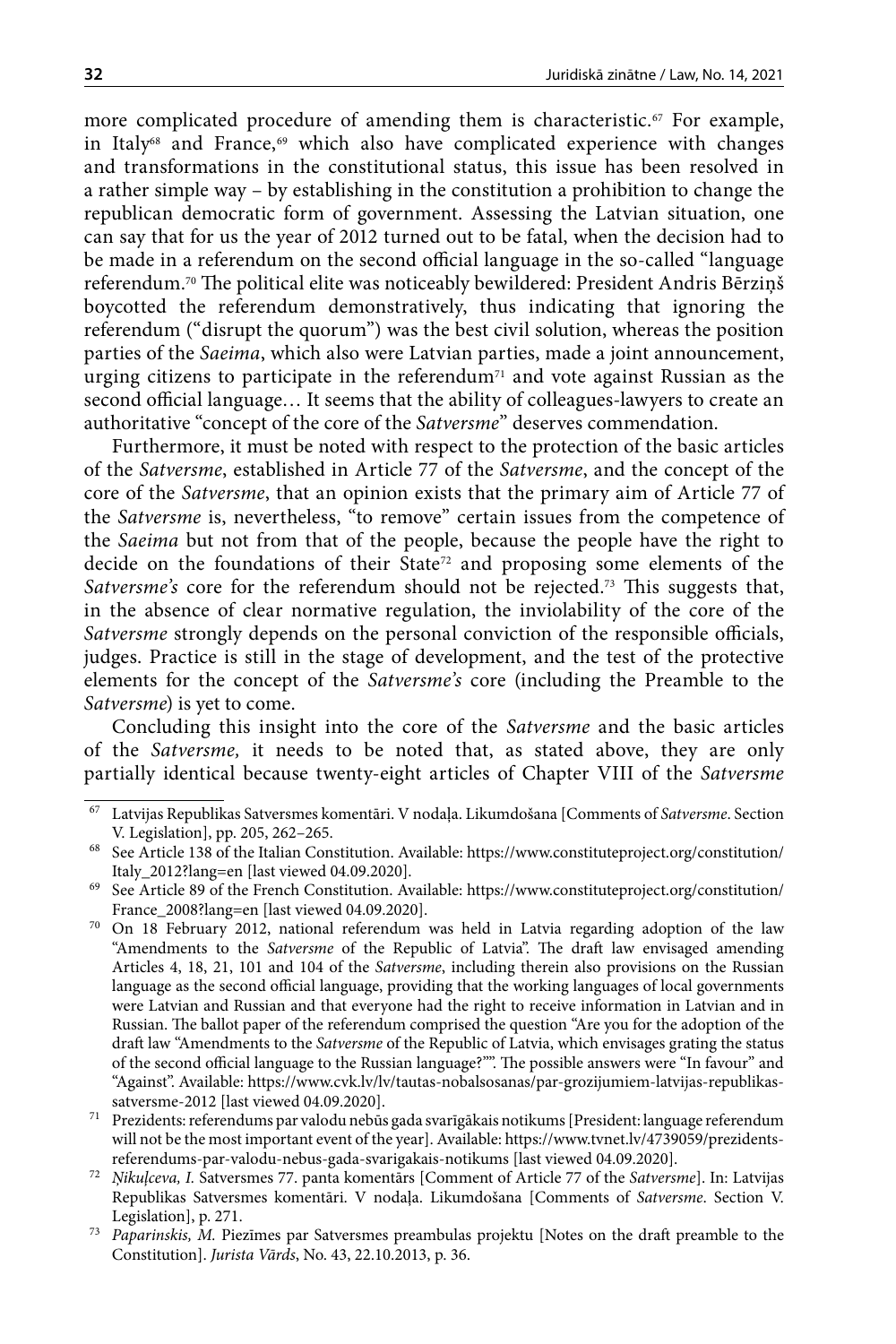"Fundamental Rights", as well as seven paragraphs of the Preamble and the principle of the nation state revealed therein, are left outside the enumeration of Article 77. We can read in the opinion of the Constitutional Law Committee that "the scope of the inviolable part of the constitutional identity can be outlined only approximately",74 which resonates with the opinion of Juris Jelāgins, Justice of the Constitutional Court", that "not each amendment to the content of the core articles of the *Satversme* is such that demands approval thereof in a referendum."75 The principle of proportionality, which is an institutional principle and has joined the circle of the basic articles of the *Satversme*, in particular, points to this.76 In contrast

to other fundamental principles of the aforementioned article, which belong to the *Satversme's* core and are, in Dišlers' words, "under the people's safeguard" (general, equal, direct and secret election), the principle of proportionality is a constitutional principle, which should not claim to be part of "the eternity clause". In this respect, to my mind, the Lithuanian constitution is worth mentioning, – its basic articles (Chapter 1 of the Lithuanian Constitution) also must be approved in a referendum; however, it does not comprise the model or the principles of election, as it is in Latvia<sup>77</sup>. At the same time, as in an expanded constitution, a number of various symbols, institutions and regulations is listed in the basic articles, thus making their replacement difficult (for instance, flag, anthem, coat-of-arms, language, territorial integrity, the principles that "state institutions should serve the people", "the nation realises it supreme sovereign power either directly or via their democratically elected representatives"78, etc.). In the context of this article, it must be particularly highlighted that the basic articles or rather the basic principles of the Lithuanian constitution comprise also the referendum as the main way for deciding on the most important national issues – "the most significant issues concerning the life of the State and Nation shall be decided by referendum".79

## **2.2. The Right of the Totality of Citizens to Decide on Amendments to the**  *Satversme* **and Its Exercise in Practice**

Assuming that the basic law of any state is, essentially, the agreement by the people themselves on the form of the State power, principles of governance and institutions, the people should have the right to amend such an agreement – the right to the constitutional power. This right should be genuine rather than such that cannot be exercised. The Latvian Constitutional Court has stated: the *Satversme* guarantees the exclusive right of the Latvian people to act on the fundamental

<sup>74</sup> Konstitucionālās tiesību komisijas 17.09.2012. viedoklis par Latvijas valsts konstitucionālajiem pamatiem un neaizskaramo Satversmes kodolu [Opinion by the Commission of Constitutional Law from 17.09.2012 on the Constitutional Foundations of the State of Latvia and Inviolable Core of the *Satversme*]. Available: [http://blogi.lu.lv/tzpi/files/2017/03/17092012\\_Viedoklis\\_2.pdf](http://blogi.lu.lv/tzpi/files/2017/03/17092012_Viedoklis_2.pdf) [last viewed 04.09.2020], p. 129.

<sup>75</sup> Satversmes tiesas tiesneša Jura Jelāgina 2009. gada 21. aprīļa atsevišķās domas lietā Nr. 2008-35-01 [Separate thoughts of the Constitutional Court Judge Juris Jelāgins in case No. 2008-35-01 of 21 April 2009]. Available: https://juristavards.lv/doc/194927-satversmes-tiesas-tiesnesa-jura-jelaginaatseviskas-domas/ [last viewed 04.09.2020].

<sup>76</sup> *Supe, V.* Satversmes 6. panta komentārs [Comment of Article 6 of the *Satversme*]. In: Latvijas Republikas Satversmes komentāri. II nodaļa. Saeima [Comments of *Satversme*. Section II. Parliament]. Collective of authors, scientific ed. Prof. *Balodis, R*. Rīga: Latvijas Vēstnesis, 2020, p. 114.

<sup>77</sup> See Article 148 of Lithuanian Constitution.

<sup>78</sup> Ibid., Article 4.

<sup>79</sup> Ibid., Article 9.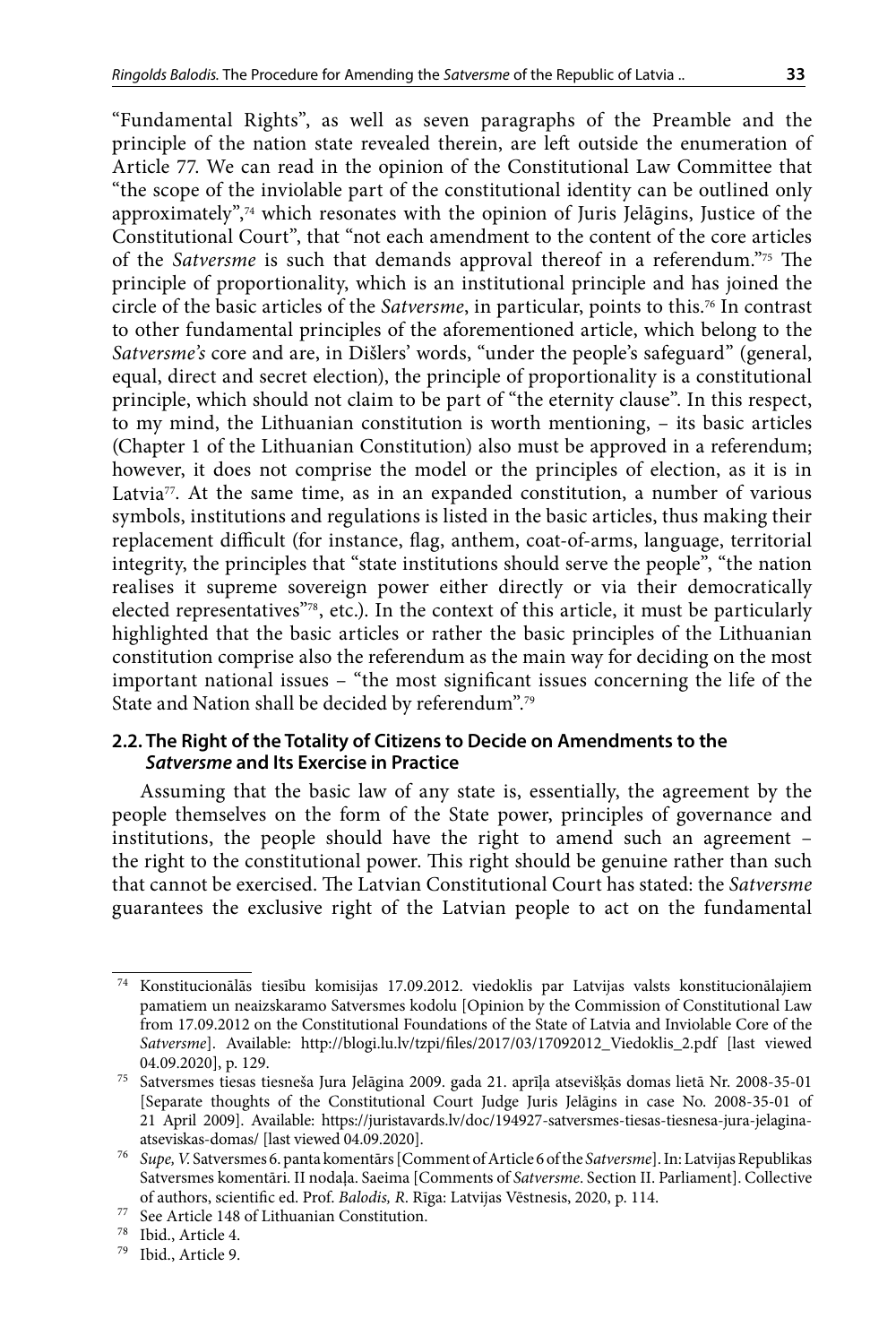norms of the *Satversme*, whereas the *Saeima* has only the power to review, which differs from the constitutional power of the Latvian people.<sup>80</sup>

As stated above, the *Saeima* has the right to amend the *Satversme* in the legislative procedure and the people (totality of citizens) – in the procedure of referendums.

Poet and member of the Constitutional Assembly Jānis Rainis has said that the referendum is one of fundamental rights of the people.<sup>81</sup> In Latvia, the majority of referendums have not been successful.82 The total number of referendums in Latvia to date is eleven, of which four have been organised during the first period of independence (1923, 1927, 1931 and 1934), but the rest – in the second period of independence (1998, 1999, 2003, 2007, two in 2008 and in 2011). In two of these referendums (2008 and 2012), electors voted for amendments to the *Satversme*, and on both occasions, viewing it from the legal perspective, these referendums were unsuccessful because one half of those with the right to vote did not vote in support of the amendments, as required by Article 79 of the *Satversme.* Only 42% of electors participated in the referendum of 2008, which meant that the amendments were not approved, whereas in 2012, although 71.13% of voters participated in the referendum, the majority voted against the amendments. It is important to note that only in two referendums out of the eleven in total (in 2003 and 2011), the people approved of the issue proposed for the referendum. Both these referendums were sufficiently exclusive cases: the referendum of 2003 on membership in the European Union had a massive, comprehensive state-supported campaign, nothing resembling it, in terms of financial support and extensiveness of scope, has happened in Latvia. To have a positive outcome, *Satversme* was amended, adding a new article to the *Satversme*, which significantly decreased the quorum of participation, whereas in the referendum of 2011, in which only 44.73% of electors participated, the people protested against the power, proven by the fact that a convincing majority of voters (94.3%) supported the dissolution of the *Saeima*. 83 It needs to be added that if the two aforementioned referendums had been referendums for amending the *Satversme*, they would have failed because the successful outcome was based on significantly lower algorithms for quorums compared to the case of amendments to the *Satversme*. 84

Thus, if anyone now would want to organise a referendum in Latvia, in which the totality of citizens could exercise their constitutional rights and amend the *Satversme*, this organiser should be aware that 774 337 electors should vote in

<sup>&</sup>lt;sup>80</sup> Judgment of 29 November 2007 by the Constitutional Court in case No. 2007-10-0102, para. 31.1.<br><sup>81</sup> Rainis J. Vispārējās debates par Satversmes J. daļu J.V. sesijas 5. sēdē. 1921. gada 28. septeml

<sup>81</sup> *Rainis, J.* Vispārējās debates par Satversmes I daļu IV sesijas 5. sēdē, 1921. gada 28. septembrī stenogramma [Transcript of the 5<sup>th</sup> sitting of the IV Session of the Constitutional Assembly 28.09.1921], p. 111.

<sup>82</sup> *Taube, C.* Constitutionalism in Estonia, Latvia and Lithuania*.* A study in comparative constitutional law. [S. l.]: Iustus Förlag AB, 2001, pp. 116–117.

<sup>83</sup> *Balodis, R., Kārkliņa, A., Danovskis, E.* The Development of Constitutional and Administrative Law in Latvia after the Restoration of Independence. *Journal of the University of Latvia. Law*, No. 5, 2013, pp. 75–82. 84 For Latvia to join the European Union, at least a half of the number of electors who had participated in

the previous *Saeima* election had to turn out, and the majority had to vote for the adoption of the draft law. This meant that if nearly 72% of all electors had participated in the election of the 7<sup>th</sup> convocation of the *Saeima*, then the election would be legitimate if only 36% of all electors were to participate and only 18% vote in support of the proposition, whereas the *Saeima* may be dissolved in national referendum if more than a half of those electors, who participated in the referendum, were to vote for its dissolution.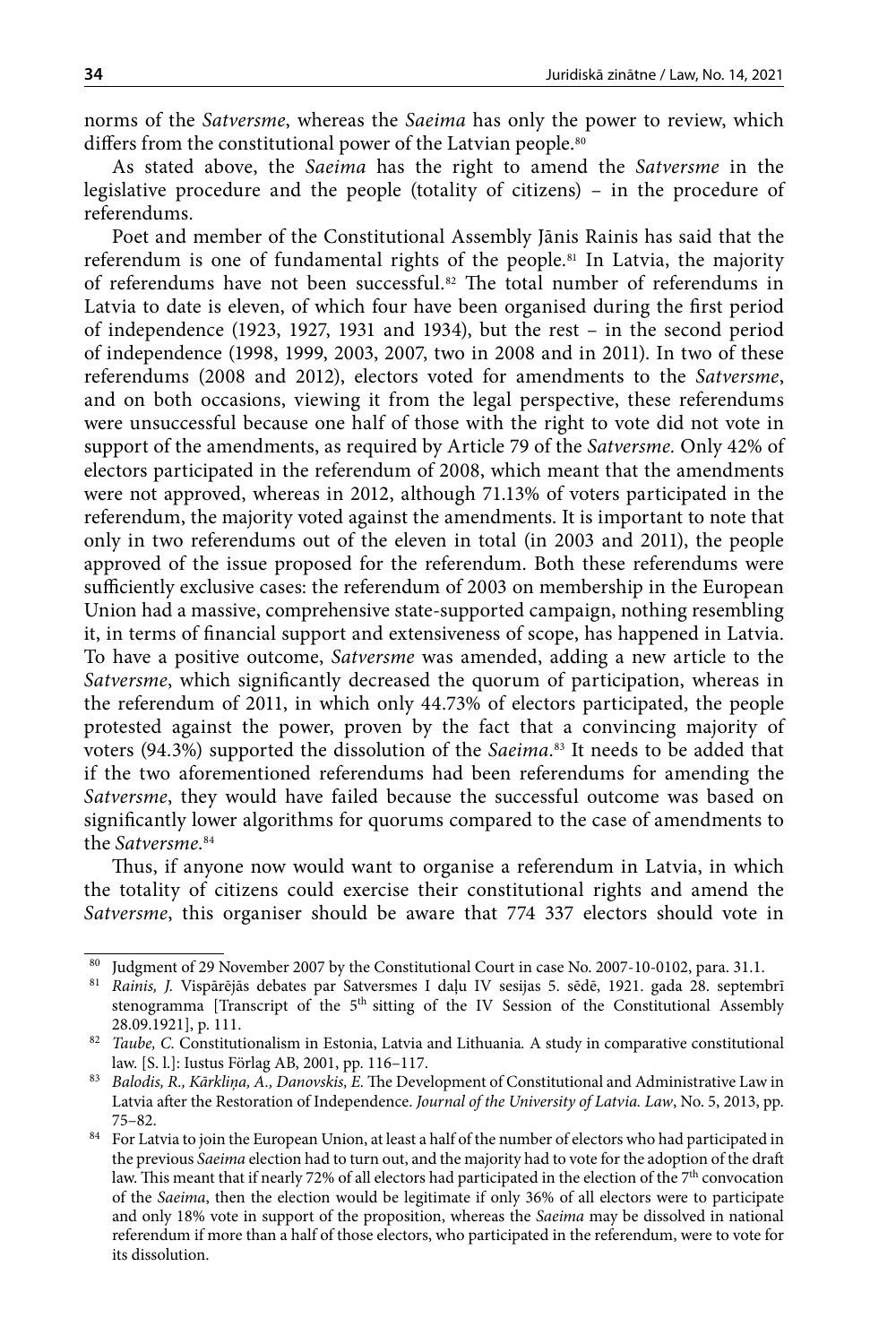favour of the amendments to the *Satversme*. We arrive at this number by dividing 1 548 673, which is the number of electors at the last election of the 13<sup>th</sup> Saeima.<sup>85</sup> If we take into account that 54.6% of electors participated in the last *Saeima* election, which is, accordingly, 844 925 persons, it becomes clear why experts deem the possibility of amending the *Satversme* in a referendum as being only theoretical.<sup>86</sup> As generally known, considerably more persons participate in the parliamentary election than in a referendum. Exactly because of this, despite the opinion of many<sup>87</sup>, the Preamble to the *Satversme* was not proposed for a referendum but was adopted by the *Saeima*. Most probably, it would not have been adopted in a referendum because, despite the group of enthusiasts, there was no lack of sceptics also among Latvians 88, and to exceed the quorum set in Article 79 of the *Satversme*, the totality of citizens should be really interested in the issue, which, as known, was not so even in the language referendum, in which less than 50% of the electors participated. Therefore, it is natural that none of the referendums aimed at amending any of the norms enumerated in Article 77 of the *Satversme* has legally occurred due to quorum. None of the norms of the *Satversme* has been adopted in a referendum. Perhaps it is pertinent to quote the prophetic words by Kārlis Dzelzītis, a member of the Constitutional Assembly, said at the Assembly's siting on 15 February 1922 directly before the final reading for the adoption of the *Satversme*: "[…] scholars and, likewise, voters, reading this *Satversme*, will just smirk at that legislative institution, which, as it were, had wanted to grant some democratic rights to the people but actually stretched out an empty hand to them [..] because the practice will prove that the right to referendum actually cannot be exercised." 89 Dzelzītis did not utter these words with respect to amending the *Satversme* in a referendum; however, this statement is uncontestably applicable both to the exercise of the people's right to a referendum and the people's right to amend the constitution of their State.

### **2.3. On the Constitutional Quorum Set for Amending the** *Satversme* **in a Referendum**

With respect to a referendum, in which the *Satversme* could be amended, the Constitutional Assembly from the very beginning set the highest of the constitutional quorums, which, accordingly, is defined in the first part of Article 79. This quorum, just like other constitutional quorums, has a two-fold aim because it serves (1) as a restriction (barrier, obstacle) to ill-considered amendments to the *Satversme*;

<sup>85</sup> Moreover, it should be taken into account that 134 806 of the electors have registered their place of residence abroad, and the practice shows that their link with Latvia is not too strong because only nearly 24 % voted at the election of the 13th convocation of the *Saeima* (Latvijas Republikas Centrālās vēlēšanu komisijas oficiāls izdevums "13. Saeimas vēlēšanas 2018. gada 6. oktobrī. Vēlēšanu rezultāti" [The Official Publication by the Central Election Commission of the Republic of Latvia. Election of the 13th Convocation of the *Saeima* on 6 October 2018. Election Results]. Rīga: Latvijas Republikas Centrālā vēlēšanu komisija, 2018, p. 4. Available: [https://www.cvk.lv/upload\\_file/2018/13%20](https://www.cvk.lv/upload_file/2018/13 Saeimas velesanu rezultati A4 _ML.pdf) [Saeimas%20velesanu%20rezultati%20A4%20\\_ML.pdf](https://www.cvk.lv/upload_file/2018/13 Saeimas velesanu rezultati A4 _ML.pdf) [last viewed 04.09.2020]).

<sup>86</sup> *Ņikuļceva, I.* Satversmes 77. panta komentārs [Comment of Article 77 of the *Satversme*], p. 269.

<sup>87</sup> *Jurista Vārda* lasītāju aptaujas rezultāti [The results of a survey of readers]. *Jurista Vārds*, No. 43, 22.10.2013, p. 7.

 $\frac{88}{89}$  Ibid., pp. 13–18.

Satversmes sapulces sēžu stenogrammas, for example, Satversmes I daļas lasīšana pa pantiem. V sesijas 14. sēdes (1922. gada 15. februārī) stenogramma [Transcript of the 14<sup>th</sup> sitting of the V Session of the Constitutional Assembly 15.02.1922]. In: Latvijas Satversmes sapulces stenogrammu izvilkums (1920–1922) [Transcript of the Latvian Constitution Asambley Meeting (1920–1922)], p. 850.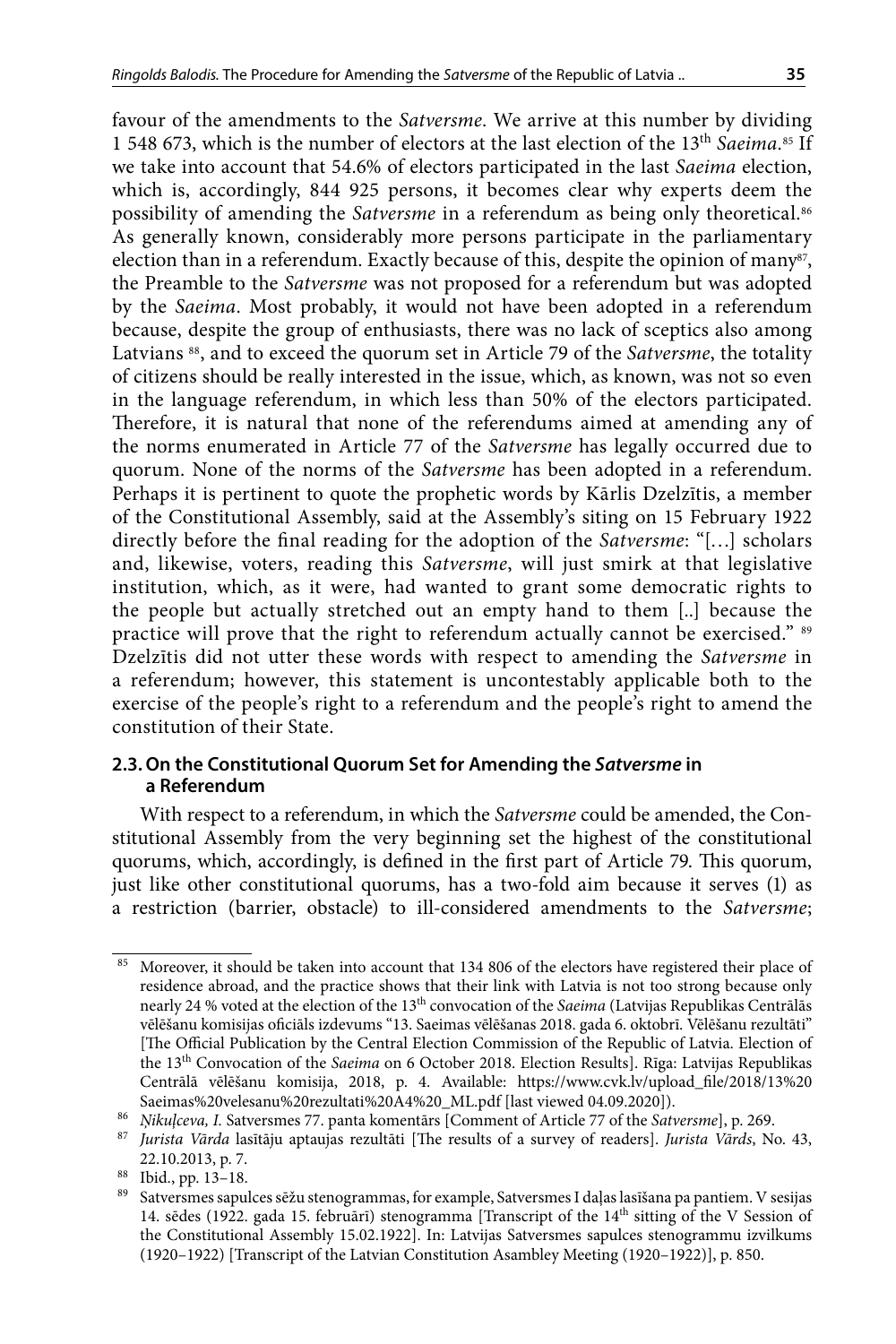(2) to establish the "correct expression"90 and "unmistakable will"91 of the people, moreover, the requirement follows from the rational basis of the public law institutions.92 It must be proven by "full quorum".93 Thus, the quorum plays an important role and its expedience is rooted in the very substance of the people's government because it does not allow a small part of the people to impose upon the majority an order, which, possibly, is dangerous and may possibly jeopardise the constitutional stability of the State. At the same time, if the quorum has been set too high and is unattainable, it may turn into a barrier for any collective decision, mothballing the constitutional development. The Latvian *Saeima*, at the very last stage of the first period of parliamentarianism, reached the conclusion that one of its constitutional quorums was excessively high. In 1933, the first amendments to the *Satversme* were proposed and adopted by the *Saeima*, which was done after four referendums had failed because of the high required quorum. The *Saeima*, the Central Election Commission and several presidents<sup>94</sup> were involved in the discussion, which lasted for years. The discussion had placed the political elite of the first independence period in a very awkward situation, so that the *Saeima* had to liberalise the procedure of referendum.

When examining amendments to Article 74 and Article 79 of the *Satversme,* members of the parliament engaged in long discussions, speakers were numerous, the usefulness and scope of quorums were extensively discussed. In view of the fact that the discussions focused on Article 74 of the *Satversme*, which, prior to the *Satversme* amendments of 1933, defined the participation quorum for a referendum – "a half of all electors", which is still found in Article 79 with respect to amendments to the *Satversme*, this discussion is still relevant today. I shall quote the most vivid statements made by the speakers:

*[..] the quorum is needed not to make a referendum ridiculous [..]"; the quorum "may influence or adjust the parliament's legislative practice and erroneous is the illusion if one wants to perceive this matter as if the referendum could stand side by side or replace the legislation by the house of the people's representatives [..]";* <sup>95</sup> *"[..] While our* Saeima *has isolated and reinforced itself so much that the sovereign people do not reach it anywhere. [..] This is why you, gentlemen, are afraid of the law on referendum in such a form as demanded by the majority of our people. [..]";* <sup>96</sup> *"[..] if we look at the referendums that have taken place, we see that the people have never had the sovereign power in the State of Latvia. The sovereign power has had the right* 

<sup>90</sup> *Dišlers, K.* Ievads Latvijas valststiesību zinātnē [Introduction to Latvian State Law Science], p. 148.  $^{91}\;$  Latvijas Republikas IV Saeimas V sesijas 4. sēde 1933. gada 10. februārī [Transcript of the 4<sup>th</sup> sitting of the V Session of the Latvian IV *Saeima* [Parliament] 10.02.1933], pp. 149–150.

<sup>92</sup> *Pleps, J.* Satversmes iztulkošana [Translating the Constitution]. Rīga: Latvijas Vēstnesis, 2012, p. 197.

<sup>93</sup> Latvijas Republikas IV Saeimas V sesijas 4. sēde 1933. gada 10. februārī [Transcript of the 4<sup>th</sup> sitting of the V Session of the Latvian IV *Saeima* [Parliament] 10.02.1933], pp. 149–150.

<sup>94</sup> See more in Latvijas Republikas Satversmes grozījumi. Latvijas Republikas Satversmes grozījums Nr. 1 [Amendments to the Constitution of the Republic of Latvia. Amendment 1 to the Constitution of the Republic of Latvia]. In: Latvijas Republikas Satversmes komentāri. V nodaļa. Likumdošana [Comments of *Satversme* [Constitution]. Section V. Legislation], pp. 220–221.

<sup>95</sup> Latvijas Republikas IV Saeimas V sesijas 3. sēdes (1933. gada 7. februārī) stenogramma [Transcript of the 3th sitting of the V Session of the Latvian IV *Saeima* [Parliament] 07.02.1933]. In: Latvijas Republikas IV Saeimas V sesija [V Session of the Latvian IV *Saeima* [Parliament], p. 110.

<sup>96</sup> Ibid., p. 113.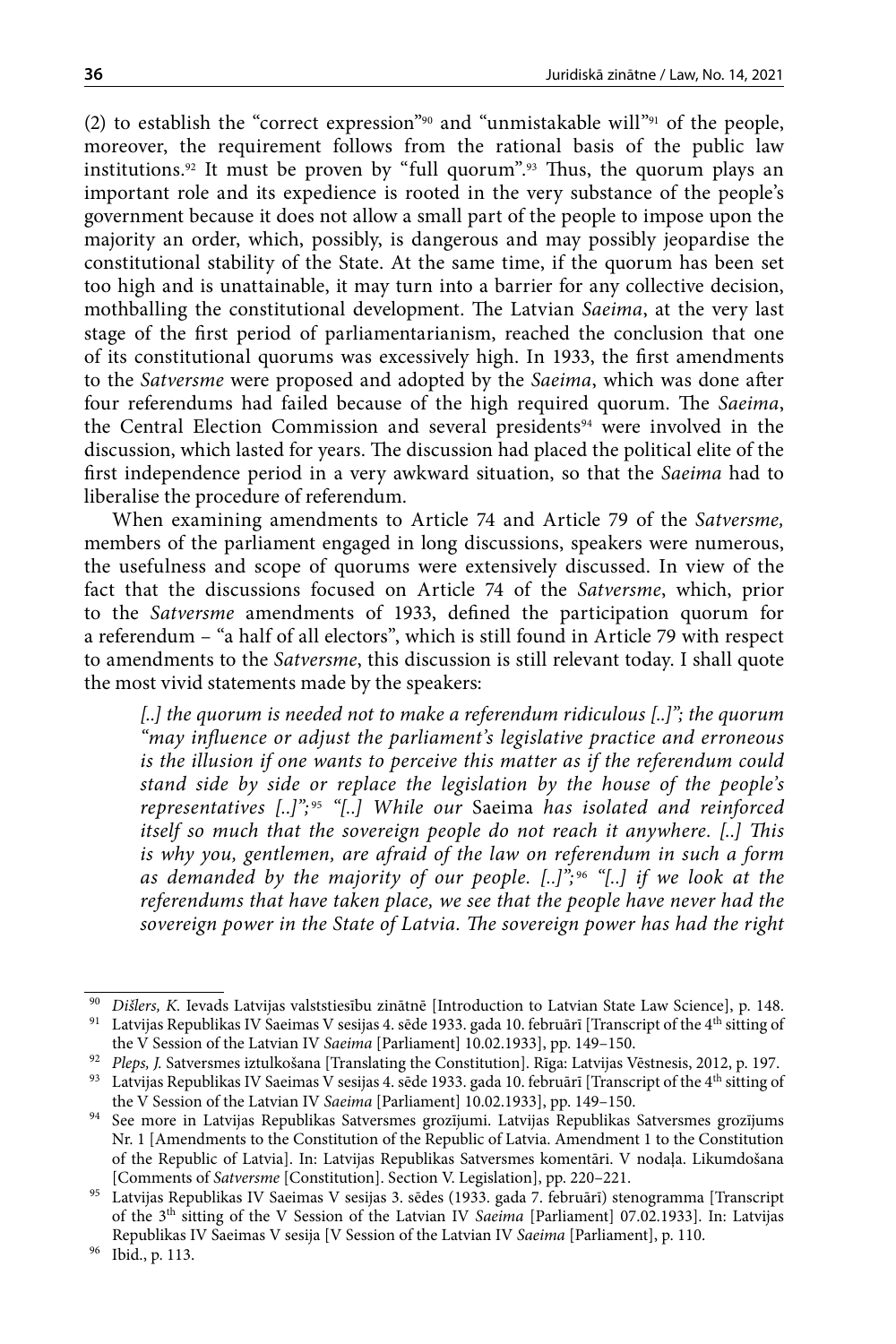*but has never had the possibility to express its opinion on those draft laws that had been put for the people's vote [..].*

Fēlikss Cielēns, who reported on the draft law of the *Satversme,* noted that it could well be a case in Latvia that "[..] a rather small group could propose a draft law that it deemed important but the largest part of the people could consider it irrelevant, and therefore they would not participate in the referendum at all  $[...]^{\nu_{97}}$ 

Cielēns, as the rapporteur on the draft law, expressed the concern that if the quorum would be even lower [he spoke about the quorum for a draft law, which was supported, – "the number of electors is at least half of the number of electors who participated in the previous *Saeima* election"<sup>[98</sup> it might happen that a small number of people started issuing laws and this would be contrary to the laws issued by the parliament.<sup>99</sup> Cielēns expressed the conviction that only an adjustment of the parliament's will could be obtained in a referendum.100 The politician saw any further reduction of the quorum as a genuine threat to the party of social democrats because the rightists could achieve, via a referendum, a president elected by the people, with greater powers.101 It must be added regarding these debates that also that the *Saeima* was urged to not stop at what had been achieved but review also the quorum for amending the *Satversme.* Member of the *Saeima* Andrejs Zaķis proposed both at the sitting of the Public Law Committee and the *Saeima* that the algorithm of a decreased quorum should also be applied to amendments to the *Satversme*, offering the following wording of Article 79*:* "Amendments to the *Satversme*, put for the national referendum, shall be adopted if more than a half of all voters approve of them". The *Saeima* dismissed this proposal without lengthy discussions. It was supported only by radical Pēteris Leikarts, who insisted that the quorum should be abolished altogether. In the decisive voting by the *Saeima*, the legislative initiatives by the deputies from both minor parties (New Famer's Union, Union of Peace, Order and Production) gained only few votes.102 The *Saeima* lowered the quorum requirements for adopting laws<sup>103</sup> and revoking them in

Latvijas Republikas IV Saeimas V sesijas 3. sēdes (1933. gada 7. februārī) stenogramma [Transcript of the 3th sitting of the V Session of the Latvian IV *Saeima* [Parliament] 07.02.1933]. In: Latvijas Republikas IV Saeimas V sesija [V Session of the Latvian IV Saeima [Parliament], p. 126.

<sup>98</sup> The initial wording of Article 74 of the *Satversme*, prior to the amendments of 1933: "A law adoped in the *Saeima* and suspended in the procedure of Article seventy-two may be revoked in national referendum if al least half of the electorate has participated in the referendum." The wording of Article 74 of the *Satversme* following the amendments: "A law adoped in the *Saeima* and suspended in the procedure of Article seventy-two shall be revoked in national referendum of the number of electors is at least half of the number electors who participated in the previous *Saeima* election and the majority voted for revoking of the law." Initial wording of Article 79 of the *Satversme* prior to the amendments of 1933: "Amendments to the *Satversme* put for national referendum shall be adopted if at least half of electors approve of them." (The current effective wording of Article 79 of the *Satversme*  can be found in the introductory part of this article).

<sup>99</sup> Ibid.

<sup>100</sup> *Briede, J.* Satversmes 79. panta komentārs [Comment of Article 79 of the *Satversme*]. In: Latvijas Republikas Satversmes komentāri. V nodaļa. Likumdošana [Comments of *Satversme* [Constitution]. Section V. Legislation], pp. 295–296.

 $^{101}$  Latvijas Republikas IV Saeimas V sesijas 4. sēde 1933. gada 10. februārī [Transcript of the 4<sup>th</sup> sitting of the V Session of the Latvian IV *Saeima* [Parliament] 10.02.1933], pp. 113, 116, 159–162, 187–168.

<sup>102</sup> Ibid., pp. 113, 116, 159–162, 187–188.

<sup>&</sup>lt;sup>103</sup> The Public Law Committee (the Committee responsible for the advancement of amendments) decidied, by majority vote, to decrease the quorum and, as the result, the *Saeima* amended the *Satversme* in 1933, envisaging that in the national referendums on draft laws "the number of electors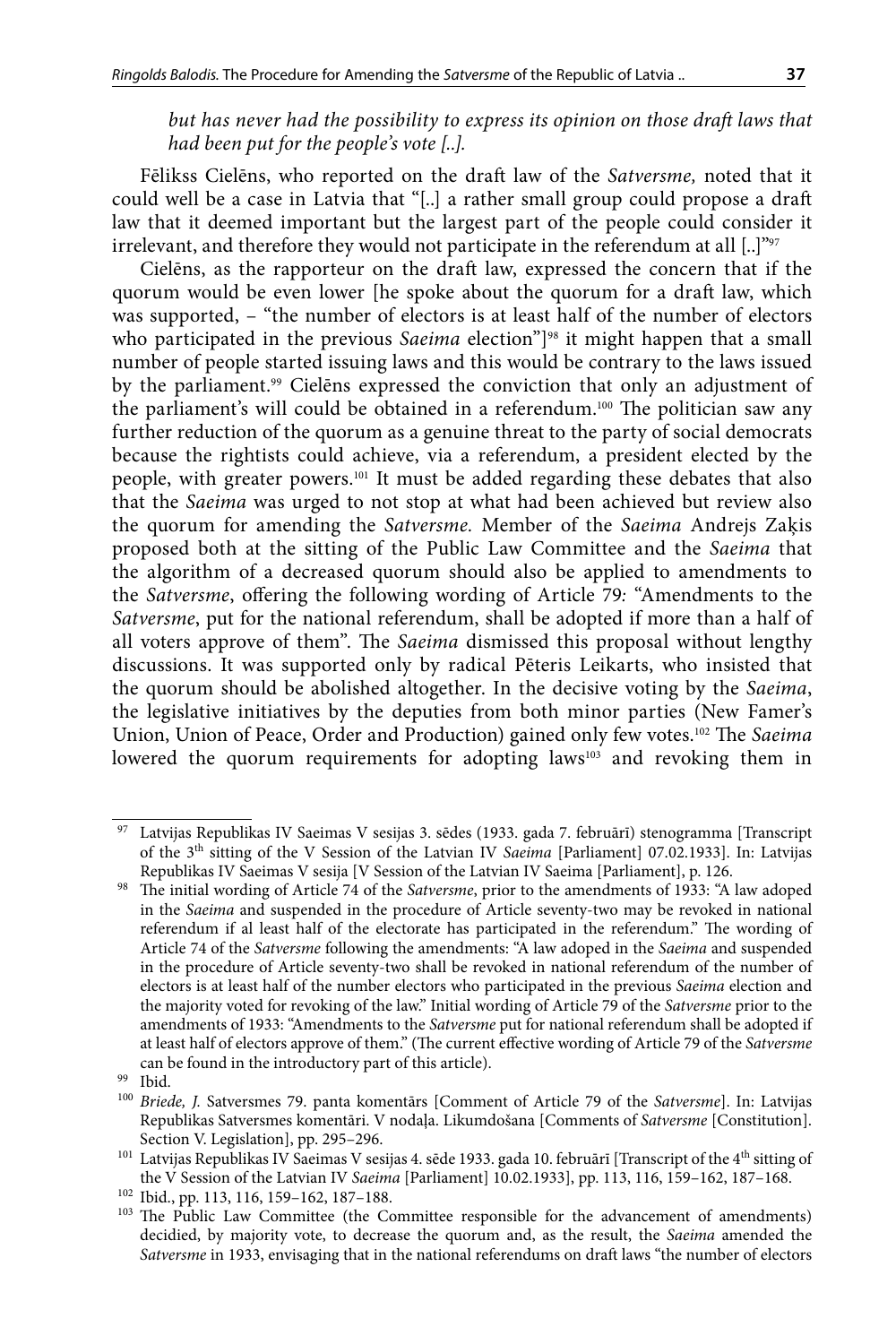a referendum,<sup>104</sup> but the people did not manage to use these easements in the prewar parliamentarianism. Only a year after these amendments to the *Satversme*, on 15 May 1934, members of the *Saeima* were dispersed, the *Saeima* was liquidated but the *Satversme* itself, including the amended provisions, was suspended<sup>105</sup> "until implementing a new reform of the *Satversme"*. 106 The fact that a referendum on amendments to the *Satversme* has never happened in the forty years of the *Satversme*'s existence suggests that, in Latvia, the people's right to amend the *Satversme* was formal by nature from the very moment of its adoption, not intended for practical use. Quoting Dzelzītis, "an empty hand" hand been stretched out to the people. Looking into the transcripts of the Constitutional Assembly, one has to conclude that already in developing the procedure for amending the *Satversme*, including into it the quorum of "absolute majority of vote", the constitutional legislator had clearly intended to significantly reinforce the foundations of the State and make the change of the political system very difficult. This mentality is revealed in Kārlis Dišlers' reflections on amending the *Satversme* in the Herald of the Ministry of Justice in 1921, thus, a year before the *Satversme* was approved.<sup>107</sup> In examining the mandatory constitutional referendum, established in Article 77 of the *Satversme*, Dišlers writes that, in his opinion, any amendment to the *Satversme* should be put for a referendum. Any?! The total lack of discussions at the Constitutional Assembly<sup>108</sup> and the Committee for Drafting the S*atversme*,<sup>109</sup> as well as the joint sittings<sup>110</sup> testifies to admirable consensus of various political forces with respect to the procedure for amending the constitution and the elements thereof – the restrictions. Members of the Constitutional Assembly discussed the model for electing the President<sup>111</sup> intensely and at length, while, actually, the political forces covering the whole spectrum, both rightist and centrist and also leftist had no wish to experiment with the manifestations of the people's will taking

shall be at least half of the number of electors who participated in the last *Saeima* election, with the majority of electors voting in favour".

<sup>104</sup> *Kusiņš, G.* Satversme un Latvijas konstitucionālo institūciju izveidošana [Constitution and Establishment of the consitutional institutions]. In: Pamattiesības. Pilsonība. Latvijas Valsts tiesību avoti. Valsts dibināšana – neatkarības atjaunošana. Dokumenti un komentāri [Fundamental rights. Nationality. Sources of Latvian State law. Establishment of the State – renewal of independence. Documents and commentary]. Rīga: Tiesu namu aģentūra, 2015, p. 62.

<sup>105</sup> Valdības deklarācijas [Government declaration]. *Valdības Vēstnesis*, No. 10, 19.05.1934.

<sup>&</sup>lt;sup>106</sup> The people lost even the formal possibility to go to the ballot-boxes to express their opinion – the people only had "the right" to cheer for the leader Kārlis Ulmanis and create floral "arcs of honour" for him. Ulmanis' authoritarianism did not allow any plebiscite. Professor Kārlis Dišlers, apparently, to keep is position and salary during authoritarianism, attempted to legally justify it and interpreted the non-resistance to the coup of 15 May 1934 as "approval and support", which had not been put into "a legal form" but should be deemed to be sufficient (*Dišlers, K. Negotiorium gestio* publisko tiesību novadā [*Negotiorium gestio* in the Area of Public Law]. *Tieslietu Ministrijas Vēstnesis*, 1935. gads, p. 42).

<sup>107</sup> *Dišlers, K.* Dažas piezīmes pie Latvijas Republikas Satversmes projekta (tieša likumdošana un Valsts prezidents) [Some remarks on the draft Constitution of the Republic of Latvia (direct legislation and President of Latvia)]. *Tieslietu Ministrijas Vēstnesis*, 1921, No 4/6, pp. 142–143.

<sup>108</sup> *Briede, J.* Satversmes 79. panta komentārs [Comment of Article 79 of the *Satversme*], p. 295.

<sup>109</sup> See Satversmes izstrādes komisijas 1921. gada 6. aprīļa sēdes protokols [Minutes of the Constitutional Assembly Constitutional Commision Meeting 06.04.1921]. Unpublished material.<br><sup>110</sup> See, IV sesijas 20. sēdes (1922. gada 9. novembrī) stenogramma [Transcript of the 20<sup>th</sup> sitting of the

IV Session of the Constitutional Assembly 9.11.1922]. In: Latvijas Satversmes sapulces stenogrammu izvilkums (1920–1922) Transcripts of Latvian Constitution Asambley Meeting], pp. 466, 850.

<sup>111</sup> *Lazdiņš, J.* Clashes of Opinion at the Time of Drafting the Satversme of the Republic of Latvia*. Journal of the University of Latvia. Law*, No. 10, 2017, pp. 95–98.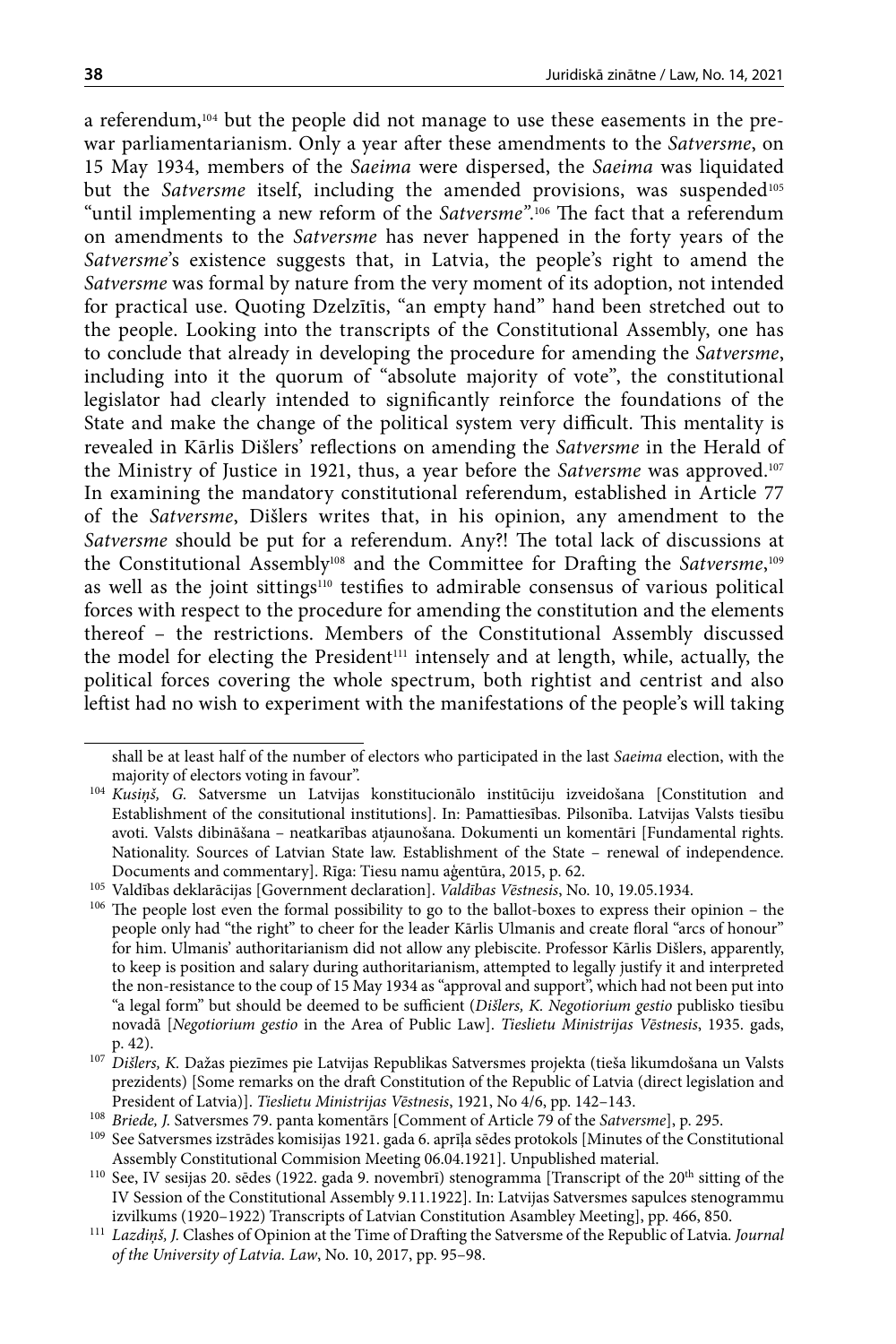the form of amendments to the *Satversme.* Neither have serious discussions about the high quorum in the first part of Article 79 occurred today, although nobody doubts that the high quorum is "not suitable for the needs of life". The best proof of it are the amendments to the *Satversme* of 2003,112 when especially for joining the European Union113 the high quorum was lowered for referendums with respect to the European Union. This leads to the conclusion that the high quorum for amendments to the *Satversme*, in tandem with the outdated institution of the people's vote of the reinstated *Satversme* of 15 February 1922114, staunchly protects the *Satversme* from any impact by the people.

# **3. Improving the Procedure for Amending the** *Satversme*

### **3.1. Reflecting on the Statements Made by Jānis Rainis, the Member of the Constitutional Assembly, About Burgeois Fear of the National Referendums**

On 20 July 2012, the Central Election Commission organised the conference "The Arithmetic of the People's Will: Elections and Referendums in Latvia", in which the organisers expressed the most correct opinion that a referendum was a good way for the people to express their opinion and participate in the political process.115 This conclusion, expressed in the distant year of 2012, is referred to for a good reason, because this was the decisive year both for referendums and the drafting of the concept of the *Satversme's* core. It was the referendum of 2012 on the second official language – the Russian language – that made the *Saeima* decide on such amendments to the Law on National Referendums, Initiation of Laws and European Citizen's Initiative,<sup>116</sup> which, at the end of the day, entirely suspended national referendums. The statements made by politicians that the concerns that the amendments would make the organisation of referendums impossible was only scaring the people<sup>117</sup> turned out to have been only excuses. The procedure became so unwieldy118 that it stopped functioning altogether. Aivars Ozoliņš, the well-known publicist, assessed it as follows in the magazine "Ir":

<sup>112</sup> *Nikuļceva, I.* Tiešā demokrātija Eiropā [Direct democracy in Europe]. *Jurista Vārds*, No. 169, 26.10.2010. 113 Saeima lems par Satversmes grozīšanu sakarā ar Eiropas Savienību [*Saeima* will decide on amending

the Constitution in connection with the European Union]. *Jurista Vārds*, No. 7, 18.02.2003.

<sup>114</sup> *Ņikuļceva, I.* Fakultatīvā tautas nobalsošana Latvijā un Eiropā [Optional National Referendums in Latvia and Europe]. Juridiskās zinātnes aktuālās problēmas [Current challenges of legal science]. Rīga: Zvaigzne ABC, 2012, p. 411.

<sup>115</sup> *Platace, L.* Vēlētāju tiesības ierosināt referendumus pārmaiņu priekšā [Voters' right to propose referendums to face changes]. Available: https://lvportals.lv/norises/250193-veletaju-tiesibas-ierosinatreferendumus-parmainu-prieksa-2012 [last viewed 10.09.2020].

<sup>116</sup> Par tautas nobalsošanu, likumu ierosināšanu un Eiropas pilsoņu iniciatīvu: LR likums [Law on National Referendums, Initiation of Laws and European Citizens' Initiative: Law of the Republic of Latvial. Latvijas Vēstnesis, No. 47(178), 20.04.1994.

<sup>&</sup>lt;sup>117</sup> Čepāne, I. Latvija ir referendumu paradīze [Latvia is a Paradise for Referendums]. *Jurista Vārds*, No. 34, 21.08.2012. 118 The draft law, as described by Gunārs Kūtris, introduced revolutionary changes, brought by the

amendments of 8 November 2012, pursuant to the new procedure the draft law, first of all, must be registered with CEC. Secondly, the initiators of the draft law must ensure themselves that the signatures of at least one-tenth of electors are collected. This means that the State supports neither the organising of the process of collecting signatures nor finances it. Likewise, Kūtris expresses suspicion that the problem is vested not only in the major restrictions established for the national referendums but also in the possibility to manipulate. I.e., if the state power genuinely does not want a national referendum, it can set an inconvenient date of the referendum and fail it, for example, setting a date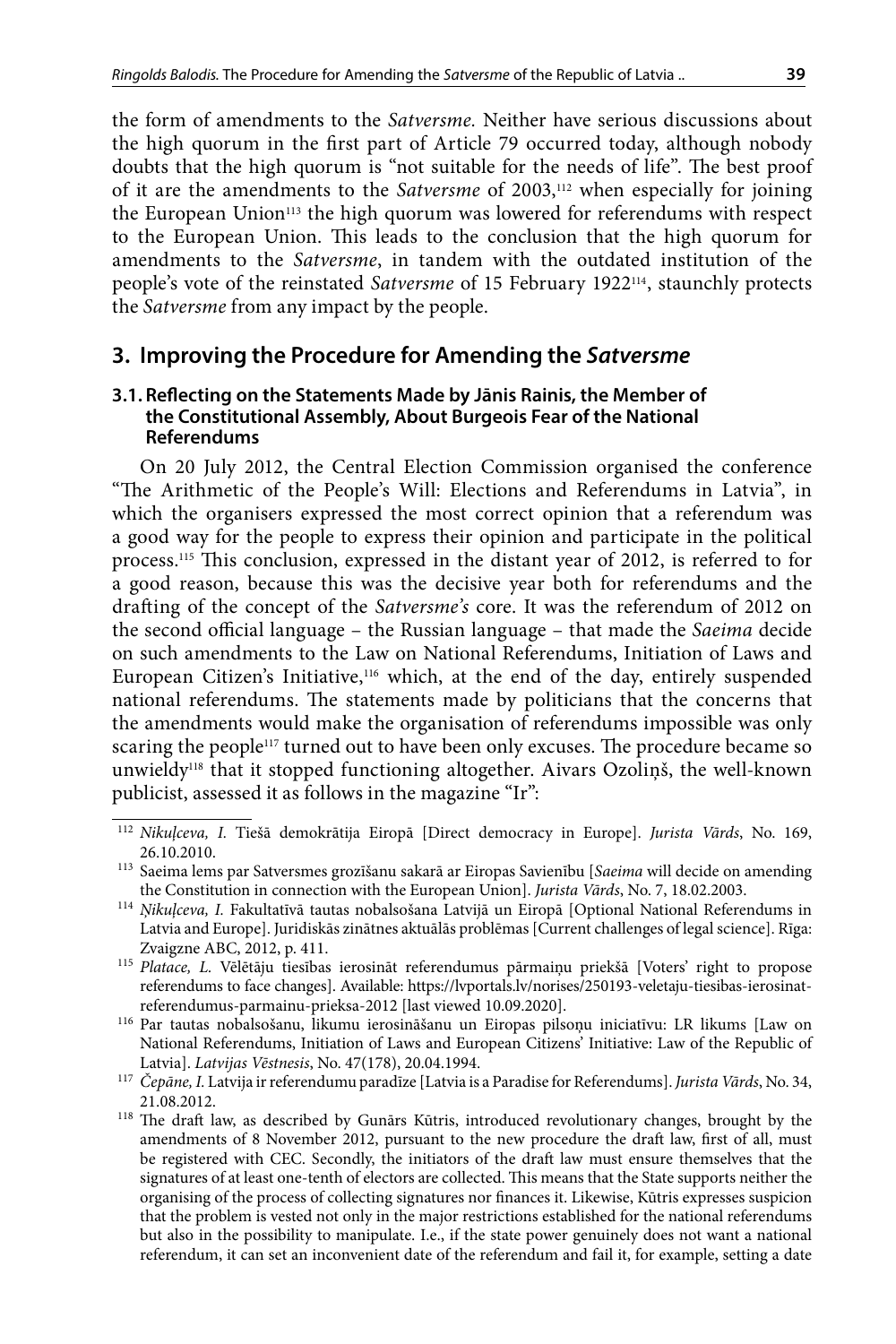*Politicians' presumption to protect the State from its citizens by restricting their rights is a bad style of behaviour. [..] The authors of the draft law are dealing with a non-existent problem and attempting to prevent the possibility*  to hold the referendums altogether rather than preclude some undesirable *consequences of them.*<sup>119</sup>

Not only publicists<sup>120</sup> but also scholars of law who have studied the regulation on referendums have concluded that it is almost impossible for the people to initiate referendums. Thus, for instance, Annija Kārkliņa recognises<sup>121</sup> that the procedure of a national referendum in Latvia more or less functioned until the moment when it was prohibited by the amendments of  $2012^{122}$  to the law on National Referendums, Initiation of Laws and European Citizen's Initiative. Gunārs Kūtris, the former President of the Constitutional Court, has also sounded alarm, stating that the legal procedure should be real not only declarative, giving the possibility to the people to express their will in a national referendum.123 Inese Ņikuļceva is of a similar opinion, believing that the collection of electors' signatures electronically should be made easier and notarial certification of the electors' signatures should not be required.124

Examining the approach of the current political elite towards referendums, one has to return to the origins of the establishment of the State, when there were different opinions on creating the Constitutional Assembly. The People's Council in the Platform of 17 November 1918125 primarily advanced convening the Constitutional Assembly in the form of general election, whereas Andrievs Niedra, the creator of an alternative order of the State, had no intentions to organise election whatsoever because he planned the constitution of the Constitutional Assembly from curias or classes.126 Niedra was afraid that general election might result in communists coming into power. It is ridiculous but also the Latvian Bolsheviks were afraid of the people, therefore instead of general election were planning class election, where the right to vote would be granted only to the class of proletariat.<sup>127</sup> Finally, the election is held on 17–18 April 1920, and the State takes the form of a democratic republic; however, the initial fear from the people's voice never

when people have no time or wish to go to the electoral districts (see *Kūtris, G.* Referendumi jeb tautas nobalsošanas: cik tas ir reāli [Referendums or the people's vote: How real is it]. *Jurista Vārds*, No. 42, 28.10.2014, p. 22.

<sup>119</sup> *Ozoliņš, A. Vienotības* piga [*Vienotība* cocking a snook]. *Ir*, 26.07.–01.08.2012, p. 6.

<sup>120</sup> Ibid.

<sup>&</sup>lt;sup>121</sup> *Kārkliņa, A. Requirements to be Set for Voters' Legislative Initiatives in the Republic of Latvia: Legal* Regulation, Practice, and Recent Findings of Judicature. *Journal of the University of Latvia. Law*, No. 10, 2017, pp. 154–155.

<sup>122</sup> Grozījumi likumā "Par tautas nobalsošanu, likumu ierosināšanu un Eiropas pilsoņu iniciatīvu": LR likums [Amendments to "Law on National Referendums, Initiation of Laws and European Citizens' Initiative": Law of the Republic of Latvia] (08.11.2012). *Latvijas Vēstnesis*, No. 186(4789), 27.11.2012.<br><sup>123</sup> Kūtris, G. Referendumi ... [Referendums ...].<br><sup>124</sup> Nikulceva, I. Tautas nobalsošana un vēlētāju likumdošanas

thesis "National Referendum and Voters' Legislative Initiative"]. Rīga: Latvijas Universitāte, 2012, p. 206. Available: [https://dspace.lu.lv/dspace/bitstream/handle/7/5120/22881-Inese\\_Nikulceva\\_2013.](https://dspace.lu.lv/dspace/bitstream/handle/7/5120/22881-Inese_Nikulceva_2013.pdf?sequence=) [pdf?sequence=](https://dspace.lu.lv/dspace/bitstream/handle/7/5120/22881-Inese_Nikulceva_2013.pdf?sequence=)1 [last viewed 04.09.2020].

<sup>125</sup> Latvijas Tautas padomes politiskā platforma [Political platform of the People's Council]. *Pagaidu* 

*Valdības Vēstnesis*, No. 1, 14.12.1918. 126 *Balodis, R., Lazdiņš, J*. Satversmes vēsturiskā attīstība [Historical development of the Latvian Constitution]. In: Latvijas Republikas Satversmes komentāri. Ievads. I nodaļa. Vispārējie noteikumi [Comments of *Satversme* [Constitution]. Preamble. Section I. General rules], pp. 54–55.

<sup>127</sup> *Šiliņš, J.* Padomju Latvija 1918–1919 [Soviet Latvia 1918–1919]. Rīga: Vēstures izpētes un popularizēšanas biedrība, 2013, p. 93.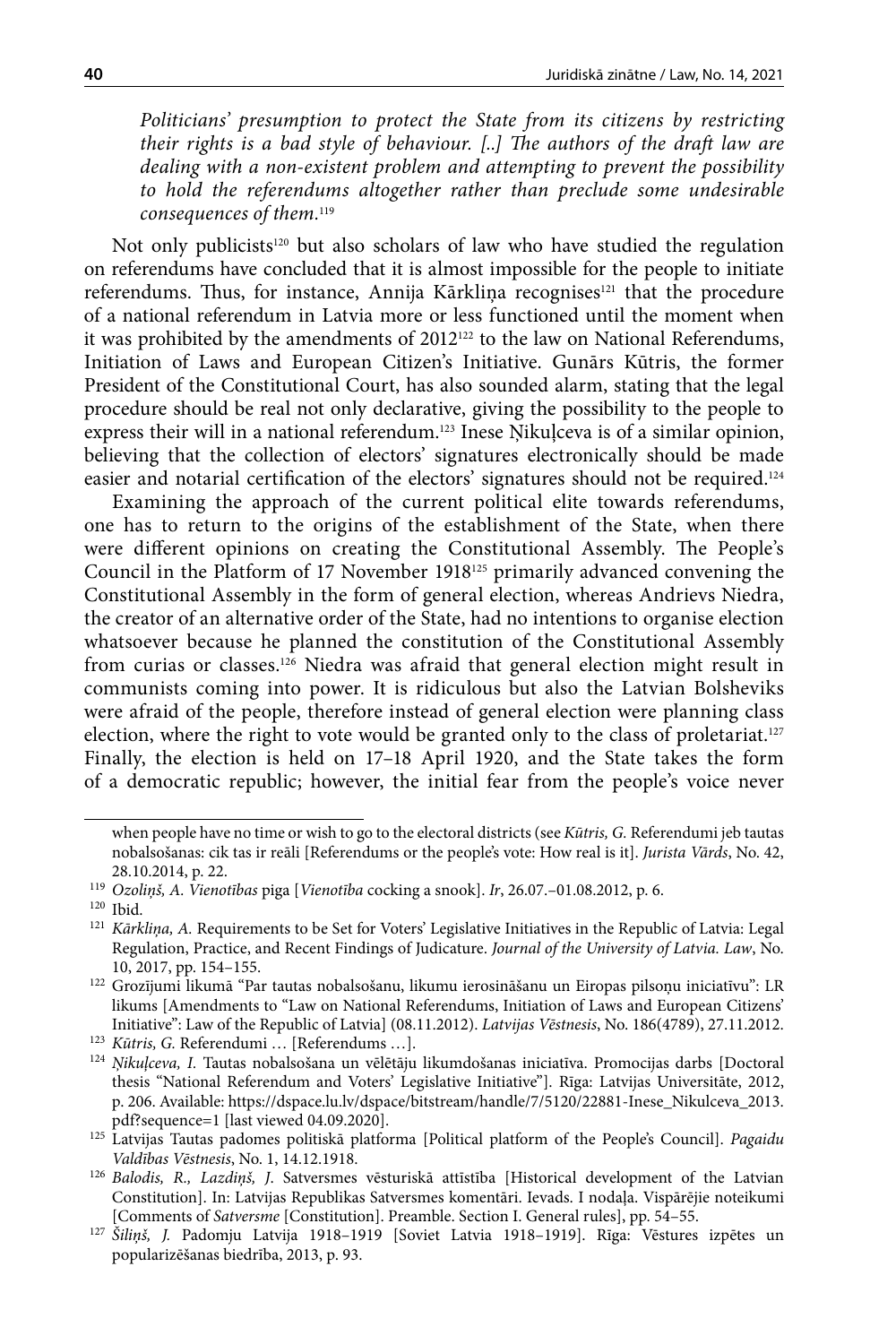disappeared but, on the contrary, became characteristic of the Latvian political system. Latvian poet Jānis Rainis has pointed to it at the Constitutional Assembly, stating, in one of his rare addresses, the following:

*[..] It is, however, in the interests of the people to upkeep this State, and by its*  vote the people will upkeep this State and make it stronger. When they have *this right, they will feel even a stronger bond with the State than now [..]. I regard this right to vote as harmless, even from the bourgeois standpoint. [..] the introduction of referendums [..] is a step towards educating the people politically [..].* <sup>128</sup>

In Rainis' opinion, the procedure established in the *Satversme* restricts the national referendum to the extent that a referendum is no longer possible, there is no vote by the people,

*[..] because such might happen with us only on the rarest occasions of happiness. But this is not a matter of happiness but of law. The bourgeois is afraid of national referendums. This fear seems to be unfounded.129*

Rainis pointed out to the Constitutional Assembly that the consequences of placing such restrictions on holding of referendums would be the lack of political education among the people, which, in turn, would lead to the lack democratism.130 The forecasts made by the outstanding poet are proven by the people's attitude towards the authoritarian coup of 15 May 1934. The people did not rush to defend the constitutional order but perceived authoritarianism with hope and, even, understanding. Rainis' statements come to mind also when examining the discussions among the members of the last pre-war convocation of the *Saeima* on the respective issues. The reciprocal hatred and lack of trust among the political groups are obvious, only fear from the changing opinion of the people unites all groups.131 Following the restoration of Latvia's independence, the dislike towards national referendums was inherited and turned into a typical element of the Latvian parliamentary system. Although the institution of national referendums is called a strong instrument of the political fight<sup>132</sup>, the experience of using it in Latvia is very poor, the complex organisational procedures and high quorum are validly blamed for it.

<sup>128</sup> *Rainis, J.* Vispārējās debates par Satversmes I daļu IV sesijas 5. sēdē 1921. gada 28. septembrī stenogramma [Transcript of the 5<sup>th</sup> sitting of the IV Session of the Constitutional Assembly 28.09.1921], p. 112.

<sup>129</sup> Ibid., p. 111.

<sup>130</sup> Ibid., p. 112.

 $^{131}\,$  The speeches made by the deputies reveal not only the reciprocal hatred of the various political branches but also fear that if it were easier to hold national referendums the elector could significantly amend the *Satversme*, thus destroying the State. All were afraid of the communists, but social democrats – of the rightist forces. In the sitting on the quorums, when active debates evolved, Fricis Bergs openly expressed the dislike of the communists, represented in the parliament, for the parliamentary system, saying that it was beyond remedy, openly praised the proletarian dictatorship of Moscow, which was said to be the genuine dictatorship of workers. In atmosphere like this, the cautious approach taken by the people's representatives towards liberalisation of referendums is quite understandable (see Latvijas Republikas IV Saeimas V sesijas 3. sēde 1933. gada 7. februārī [Transcript of the 3<sup>th</sup> sitting of the V Session of the Latvian IV *Saeima* [Parliament] 07.02.1933], pp. 130–132; Latvijas Republikas IV Saeimas V sesijas 10. sēdes (1933. gada 10. martā) stenogramma [Transcript of the 10<sup>th</sup> sitting of the V Session of the Latvian IV *Saeima* [Parliament] 10.03.1933]. In: Latvijas Republikas IV Saeimas V sesija. 1933. gads, pp. 374–382).

<sup>132</sup> *Pastars, E.* Referendumu nedienas [Troubles with Referendums]. *Diena*, 03.08.2002.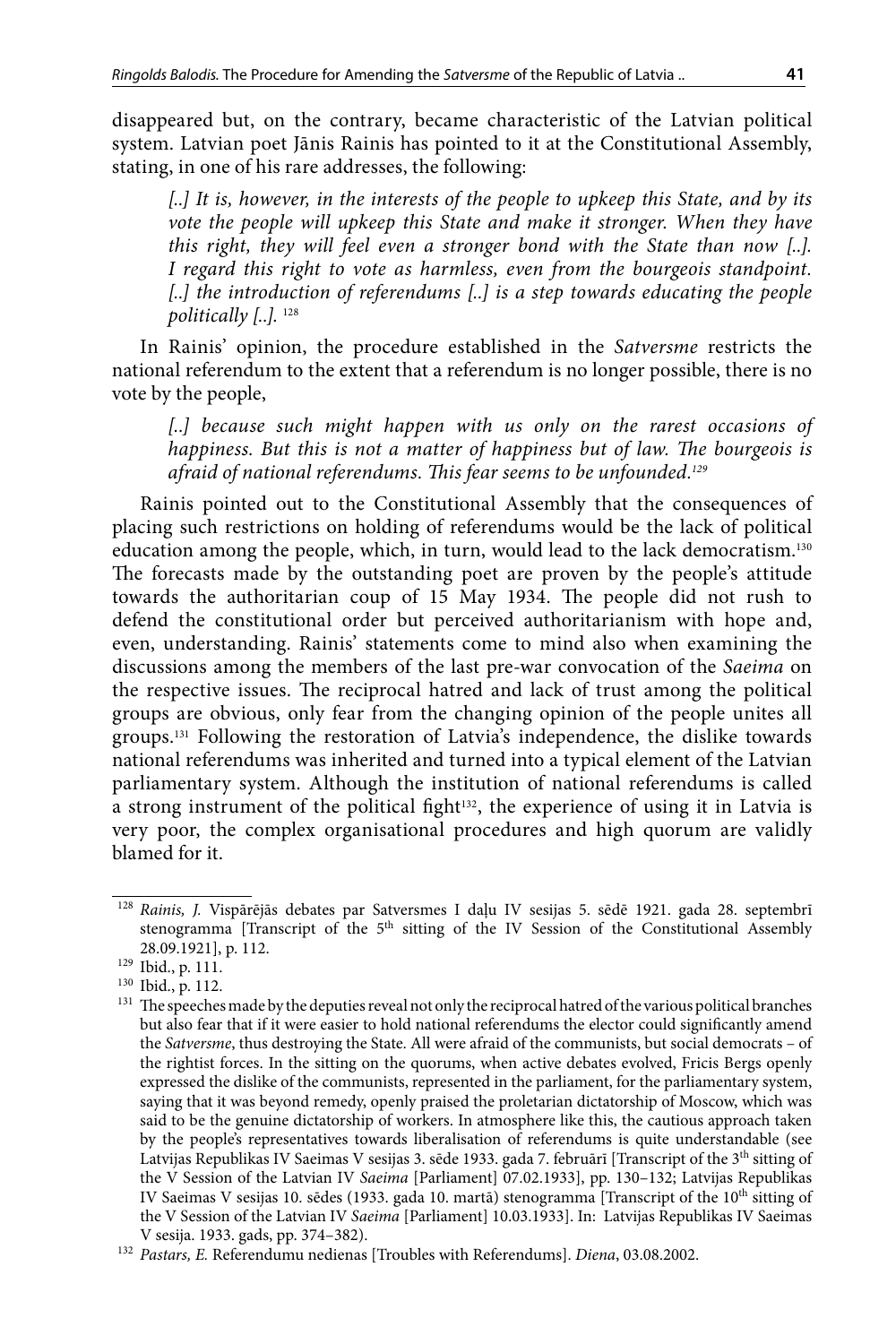#### **3.2. Proposals for Improving the Procedure for Amending the** *Satversme*

Author of the first commentaries to the *Satversme* Kārlis Vanags<sup>133</sup> wrote that the *Satversme* was something more than just a statute on the organisation of the State, it was the manifestations of the will of the people's majority regarding the type and form of its political expression. If these are not just mere beautiful words than the nation should be given a genuine and not solely a declarative opportunity to amend its *Satversme*. Without forgetting the national security and constitutional stability, the procedure for amending the basic articles of the *Satversme* should be separated from the procedure for amending other articles of the *Satversme*, which requires two types of quorums. The first one would be the existing "half of all electors" (the first part of Article 79 of the *Satversme*), it would apply to amending the basic articles of the *Satversme*, whereas the second quorum, which currently applies only to membership in the European Union, i.e., "the number of electors is half of the number of electors who participated in the last *Saeima* election" (the first part of Article 79 of the *Satversme*), could apply to the norms not enumerated in Article 77 of the *Satversme*. The possible wording:134

*79. An amendment to the* Satversme *put for national referendum in the cases provided for in Article 77 shall be adopted if at least half of electorate approves of it. An amendment to the* Satversme *as well as a draft law, decision on Latvia's membership in the European Union or substantial changes in the terms regarding such membership shall be adopted if the number of electors is at least half of the electors who participated in the last*  Saeima *election and if the majority voted for the adoption of the draft law, Latvia's membership in the European Union or significant changes in terms regarding such membership.*

New second part could be added to Article 65 of the *Satversme*, providing that "amendments to the Satversme may be submitted to the *Saeima* by the President, the Committees of the *Saeima*, not ten members of the *Saeima.*" This step would, however, separate the ordinary legislation from the *Satversme*, providing that a small faction of the *Saeima* would have to cooperate with the other factions in order to initiate amendments to the *Satversme*, and would not be a matter for the government. I also believe that an interval should be defined (at least three months) for the three readings established in Article 76, likewise, perhaps prohibition to amend the *Satversme* six months prior to the election should be established. It could be discussed whether this provision should be included in the *Satversme* or the Rules of Procedure of the *Saeima*.

In my opinion, the *Saeima* should consider *pro et contra* and either conclude that the referendum for adopting a decision has exhausted its possibilities and give up this expensive, archaic tradition<sup>135</sup> or make the right to referendum operational. Why should the *Saeima* do it? The reason is the need for greater involvement of the people in the national politics. Approximately two-thirds (66%) of the surveyed inhabitants do not trust the Latvian parliament, whereas the absolute majority (82%)

<sup>&</sup>lt;sup>133</sup> *Vanags, K. Latvijas valsts Satversme* [The Constitution of the State of Latvia]. Valka: L. Rumaka apgāds, 1948, pp. 4–5.

<sup>&</sup>lt;sup>134</sup> Of course, amendments to Article 77 of the *Satversme* could be as logical, including in them the first sentence of the draft referred to above, leaving only the rest in the wording of Article 79; however, as stated in the article, it cannot be implemented in practice.

<sup>135</sup> *Timofejevs, P.* Referendumi un demokrātija [Referendums and democracy]. *Diena*, 13.09.2003.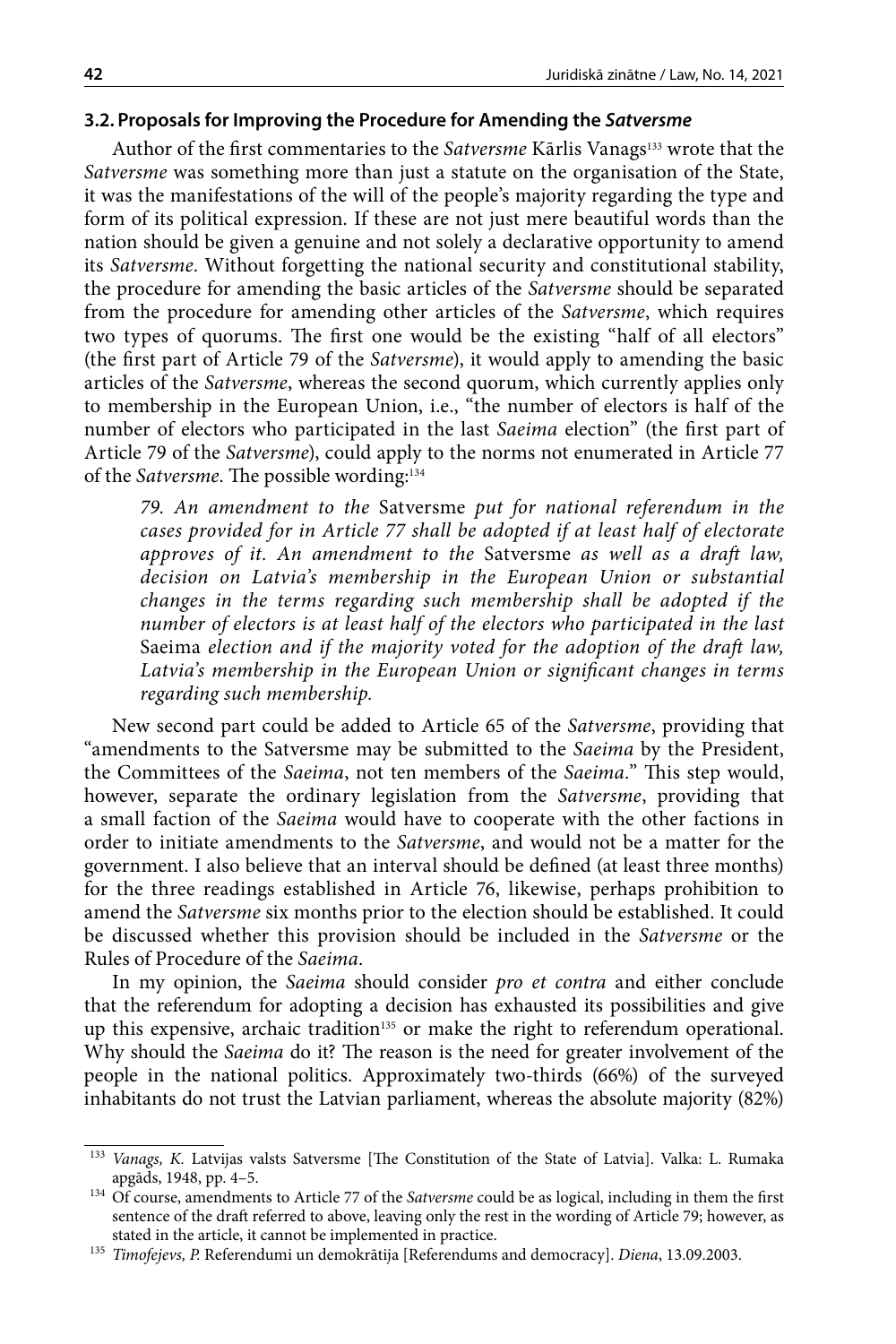does not trust the political parties136, and these indicators have retained similar proportions throughout years.137 Voters start losing interest also in the local government election, which is proven by the extraordinary election in the capital of Latvia Riga in 2020, when only 40.6% of the inhabitants turned out to vote.138 This means that the Latvian citizens have a very limited belief in their own ability to change anything by means of election. It is not surprising that inhabitants are not satisfied with the election system.139 One of the main problems of the Latvian democracy is the distrust of the Latvian people in their own elected representatives or a divide between the people and the ruling elite.140 This divide can be decreased only by greater involvement of the people in decisions of national importance. That would only reinforce our democracy and, quoting Rainis, would educate the people politically (it is worth noting here that historians link the failure of parliamentary democracy of 1934 with the absence of responsible political culture and the inability of the Latvian political elite to communicate with the people).141 The right to referendum would increase the people's self-confidence. The first post-war President of Latvia Guntis Ulmanis has put this very aptly – referendums, apart from everything bad, have their positive moment: the people get a chance to draw a second breath and regain the sense of affiliation with the State.142 It must be added that this politician, although already in retirement, sadly concluded that the parliament continued to have the lowest rating for a long period and that this mechanism needed

<sup>136</sup> 2018. Autumn. Public opinion in the European Union Standard Eurobarometer 90. Available: file:///C:/Users/User/AppData/Local/Temp/eb\_90\_data\_annex\_en.pdf https://ec.europa.eu/malta/ sites/default/files/st90-report.pdf [last viewed 04.09.2020].

<sup>&</sup>lt;sup>137</sup> Latvia's inhabitants elect directly only the members of two institutions of public administration members of the *Saeima* and of the local governments. Participation in elections is not only the citizens' constitutional duty but also the main indicator of their political activity, just as the election results reveal the people's political sentiment and maturity. Election results, depending on the political perspective, may be satisfactory or not; however, the constantly decreasing citizens' activity in elections proves that a significant part of the people distance themselves from the public administration. The political elite gets more distant from the people with each election. A vivid example is the last election held in the summer of 2020 in the capital of Latvia Riga, when the majority of electors chose to stay at home. The same analogy is seen in the *Saeima* election, where in the last election of the 13th convocation of the *Saeima* only 54.6% (844 925) of electors participated, which is significantly less than in the previous elections (e.g., election of the  $8<sup>th</sup>$  convocation of the *Saeima*, with the participation of 71.51% (997 754) of electors, but the last pre-war election of the 4th convocation of the *Saeima* saw the participation of 80% of electors (974 822). Of course, also sociological surveys (for example, Eurobarometer survey held in 2018) show that only 19% trust the Latvian *Saeima*, i.e., less than one-fifth of the society…

<sup>138</sup> Only 40.6% of electors participated in the Riga City Council election, which is the lowest electors'activity at least since 1997. No data can be found on the homepage of the Central Election

Commission regarding the electors' activity in the local government election in Riga of 1994.<br><sup>139</sup> Sabiedrības apmierinātība ar pašreizējo vēlēšanu sistēmu varētu būt samazinājusies [Public satisfaction with the current electoral system could have decreased]. LETA. Available: [https://www.apollo.](https://www.apollo.lv/5299562/sabiedribas-apmierinatiba-ar-pasreizejo-velesanu-sistemu-varetu-but-samazinajusies) [lv/5299562/sabiedribas-apmierinatiba-ar-pasreizejo-velesanu-sistemu-varetu-but-samazinajusies](https://www.apollo.lv/5299562/sabiedribas-apmierinatiba-ar-pasreizejo-velesanu-sistemu-varetu-but-samazinajusies) [last viewed 04.09.2020].

<sup>140</sup> *Levits, E.* Demokrātiskā valsts iekārta, brīvas vēlēšanas un parlamentārā demokrātija [Democratic State Administration, free elections and parliamentary democracy]. In: Parlamentārā izmeklēšana Latvijas Republikā. 1. parlaments. Parlamentārā kontrole [Parliamentary investigations in the Republic of Latvia 1. Parliament]. Scientific editor Prof. *Balodis, R.* Rīga: Latvijas Vēstnesis, 2016, p. 21.

<sup>141</sup> *Bleiere, D., Butulis, I., Feldmanis, I., Stranga, A., Zunda, A*. Latvijas vēsture. 20. gadsimts [History of Latvia. 20<sup>th</sup> century]. Rīga: Jumava, 2005, p. 250.

<sup>&</sup>lt;sup>142</sup> Ūdris, J. Gunta Ulmaņa vertikāle [ Guntis Ulmanis' Vertical]. Rīga: Jumava, 2009, p. 206.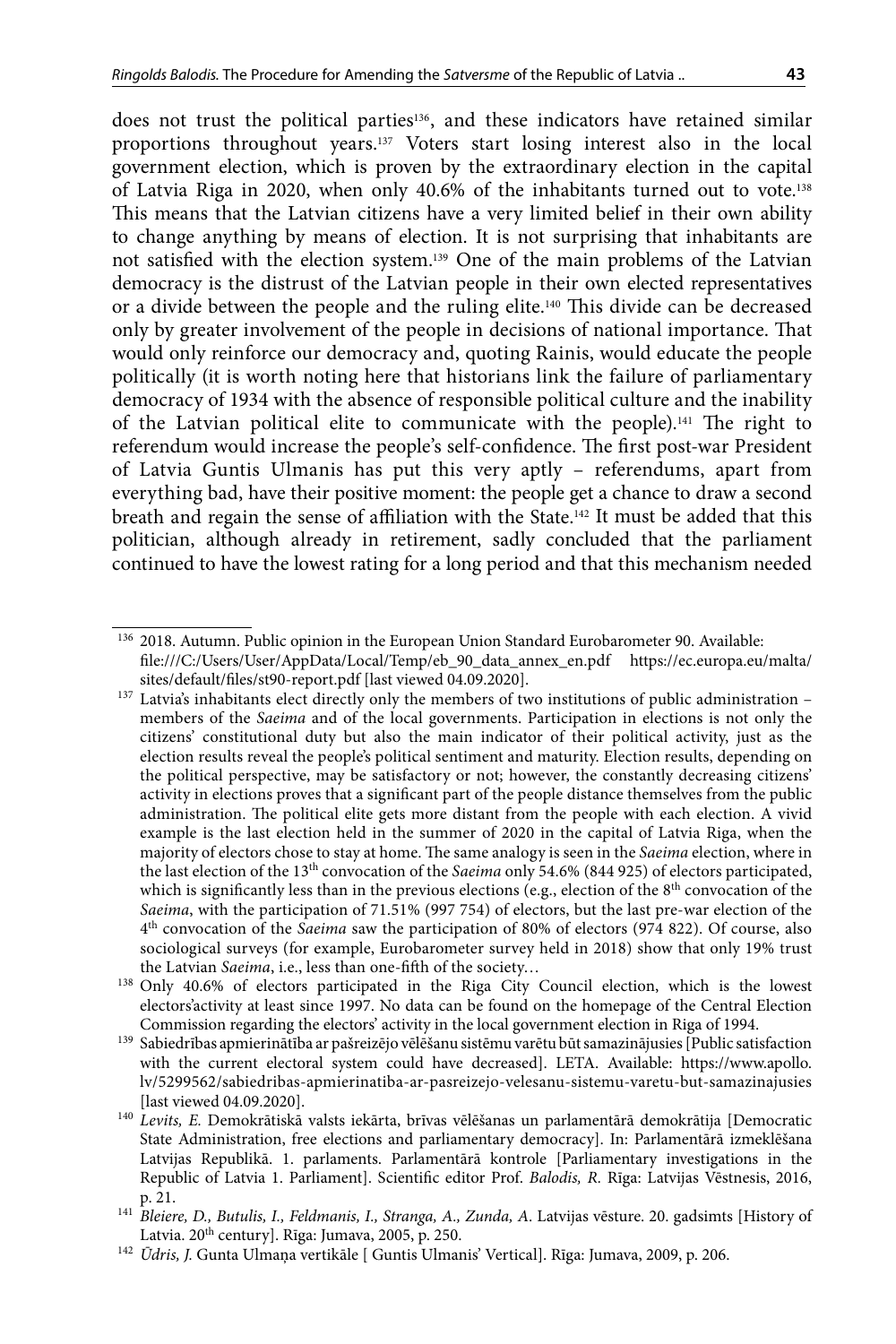some improvements.<sup>143</sup> Although this is an entirely different topic, there is one correlation – the people's trust in democratic institutions, which is disastrously decreasing in Latvia.

# **Summary**

- 1. Providing an answer to the objective set in the beginning in the article, it can be concluded that the basic restrictions to amending the *Satversme*, which are included in Article 76 of the *Satversme*, are well elaborated and tested in practice, as opposed to the procedure for the mandatory constitutional referendum. The people's right to express their assessment of the *Satversme* is limited and practically impossible to exercise in Latvia.
- 2. The procedure for amending the Latvian constitution should be separated from the general legislation, restricting the circle of applicants and establishing a time interval between readings. A restriction on the approval of amendments to the *Satversme* by the *Saeima* during the last months of its term should be considered.
- 3. The participation quorum, defined in the first part of Article 79 of the *Satversme,* for amending the *Satversme* in national referendum ("half of the electorate"') should be applied to the basic articles of the *Satversme*, which are enumerated in Article 77 of the *Satversme,* i.e., Articles 1, 2, 3, 4, 6 and 77, but with respect to amendments to other articles of the *Satversme*, a lower participation quorum should be introduced, which would be "the number of electors is the half of the electors in the last *Saeima* election", which could be achieved by amending Article 79 of the *Satversme*.
- 4. The Central Election Commission together with the Analytical Service of the *Saeima* should review the experience with national referendums thus far and, following consultations with legal experts, should submit to the *Saeima* an opinion on the required improvements with respect to liberalisation of the regulation on national referendums.

# **Sources**

## **Bibliography**

- 1. Aizritējusi konference par Satversmes preambulas paplašināšanas projektu [A conference on the draft extension of the preamble to the Constitution has elapsed]. *Jurista Vārds*, No. 45, 05.11.2013.
- 2. *Balodis, R.* The Constitution of Latvia. Rechtspolitisches Forum Legal Policy Forum Institut für Rechtspolitik an der Universität Trier, No. 26, 2004.
- 3. *Balodis, R.* Latvia. In: Encyclopedia of World Constitutions. Vol. II. *Ed. Robbers, G.* U.S. Facts on File, 2007.
- 4. *Balodis, R., Kārkliņa, A., Danovskis, E.* The Development of Constitutional and Administrative Law in Latvia after the Restoration of Independence. *Journal of the University of Latvia. Law*, No. 5, 2013.
- 5. *Bleiere, D., Butulis, I., Feldmanis, I., Stranga, A., Zunda, A.* Latvijas vēsture. 20. gadsimts [History of Latvia 20<sup>th</sup> century]. Rīga: Jumava, 2005.
- 6. *Čepāne, I.* Latvija ir referendumu paradīze [Latvia is a Paradise for Referendums]. *Jurista Vārds*, No. 34, 21.08.2012.
- 7. *Dišlers, K.* Dažas piezīmes pie Latvijas Republikas Satversmes projekta (tieša likumdošana un Valsts prezidents) [Some remarks on the draft Constitution of the Republic of Latvia (direct legislation and President of Latvia)]. *Tieslietu Ministrijas Vēstnesis*, No. 4–6, 1921, pp. 142–143.

<sup>&</sup>lt;sup>143</sup> *Ūdris, J.* Gunta Ulmaņa vertikāle [ Guntis Ulmanis' Vertical]. Rīga: Jumava, 2009, p. 207.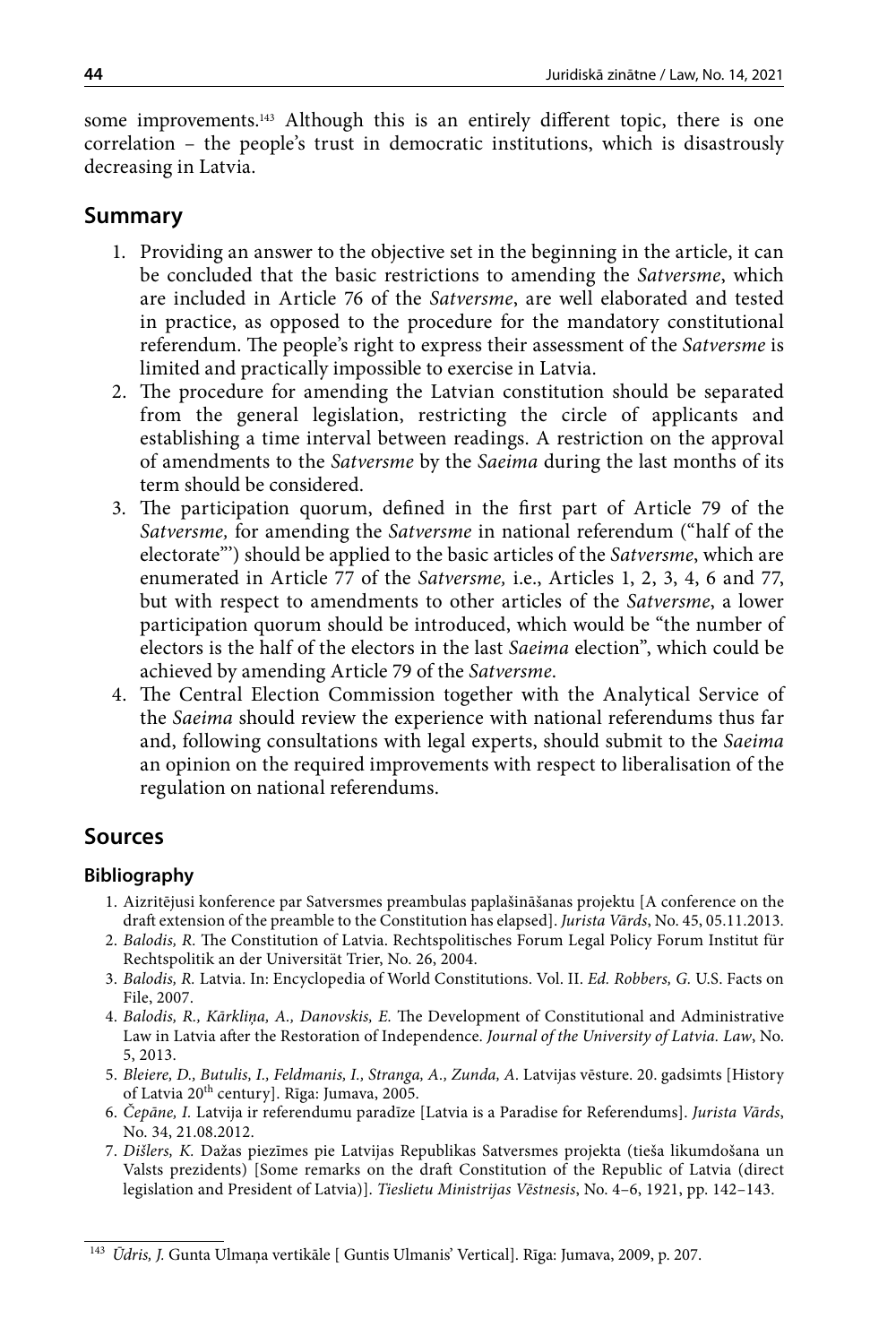- 8. *Dišlers, K.* Ievads Latvijas valststiesību zinātnē [Introduction to Latvian State Law Science]. Rīga: Tiesu namu aģentūra, 2017.
- 9. *Dišlers, K.* Latvijas Republikas Satversmes grozīšanas kārtība [Procedures for amending the Satversme [Constitution] of the Republic of Latvia]. *Tieslietu Ministrijas Vēstnesis*, No. 7/8, 1929.
- 10. *Dišlers, K. Negotiorium gestio* publisko tiesību novadā [*Negotiorium gestio* in the Area of Public Law]. *Tieslietu Ministrijas Vēstnesis*, 1935.
- 11. Ekspertu komentāri Uzņēmumu reģistra valsts notāres Lilitas Strodes 2013. gada 14. marta lēmumam Nr. 10-11/1850 [Expert comments to the Decision of the State notars of the Enterprise Register, Lilith Strodes, of 14 March 2013 No. 10-11/1850]. *Jurista Vārds*, No. 28, 23.04.2013.
- 12. *Endziņš, A.* Preambulas projekts var destabilizēt sabiedrību [The draft preamble could destabilize society]. *Jurista Vārds*, No. 44, 29.10.2013.
- 13. *Jurista Vārda* lasītāju aptaujas rezultāti [The results of a survey of readers]. *Jurista Vārds*, No. 43, 22.10.2013.
- 14. *Kārkliņa, A.* Requirements to be Set for Voters' Legislative Initiatives in the Republic of Latvia: Legal Regulation, Practice, and Recent Findings of Judicature. *Journal of the University of Latvia. Law*, No. 10, 2017.
- 15. Konstitucionālās tiesību komisijas 17.09.2012. viedoklis par Latvijas valsts konstitucionālajiem pamatiem un neaizskaramo Satversmes kodolu [Opinion by the Commission of Constitutional Law from 17.09.2012 on the Constitutional Foundations of the State of Latvia and Inviolable Core of the *Satversme*]. Available: [http://blogi.lu.lv/tzpi/files/2017/03/17092012\\_Viedoklis\\_2.pdf](http://blogi.lu.lv/tzpi/files/2017/03/17092012_Viedoklis_2.pdf) [last viewed 04.09.2020].
- 16. *Krūma, K., Plepa, D.* Constitutional Law in Latvia. The Netherlands: Wolters Kluwer, 2016.
- 17. *Kusiņš, G.* Valsts iekārtas un tiesību sistēmas atjaunošana [Renewal of the national equipment and legal system]. In: Latvijas Valsts tiesību avoti. Valsts dibināšana – neatkarības atjaunošana. Dokumenti un komentāri. [Sources of Latvian State Law. Establishment of the state - restoration of independence. Documents and comments.] Rīga: Tiesu namu aģentūra, 2015.
- 18. *Kūtris, G.* Referendumi jeb tautas nobalsošanas: cik tas ir reāli [Referendums or the people's vote: How real is it]. *Jurista Vārds*, No. 42, 28.10.2014.
- 19. Latvijas Republikas Satversmes komentāri. Ievads. I nodaļa. Vispārējie noteikumi [Comments of *Satversme* [Constitution]. Preamble. Section I. General rules]. Collective of authors, scientific ed. Prof. *Balodis, R.* Rīga: Latvijas Vēstnesis, 2014.
- 20. Latvijas Republikas Satversmes komentāri. II nodaļa. Saeima [Comments of *Satversme* [Constitution]. Section II. Parliament]. Collective of authors, scientific ed. Prof. *Balodis, R*. Rīga: Latvijas Vēstnesis, 2020.
- 21. Latvijas Republikas Satversmes komentāri. V nodaļa. Likumdošana [Comments of *Satversme* [Constitution]. Section V. Legislation]. Collective of authors, scientific ed. Prof. *Balodis, R.* Rīga: Latvijas Vēstnesis, 2019, pp. 205, 262–265.
- 22. *Lazdiņš, J.* Clashes of Opinion at the Time of Drafting the Satversme of the Republic of Latvia. *Journal of the University of Latvia. Law*, No. 10, 2017.
- 23. *Levits, E.* Eiropas Savienība kā vērtību savienība [The European Union as a union of values]. *Jurista Vārds*, No. 19, 08.05.2018.
- 24. *Levits, E.* Izvērstas Satversmes preambulas teksta piedāvājums un komentārs [Proposal and comment of the text of an expanded preamble to the Constitution]. *Jurista Vārds*, No. 39, 24.09.2013.
- 25. Levits, E. Valstsgriba. Idejas un domas Latvijai 1985-2018 [National will. Ideas and thoughts for Latvia 1985-2018]. Rīga: Latvijas Vēstnesis, 2019.
- 26. *Meistere, D.* Saeimas Juridiskā biroja atzinums par Satversmes ievada pieņemšanas procedūru [Opinion of the Saeima Legal Office on the procedure for the adoption of the Constitution Preamble]. *Jurista Vārds*, No. 26, 08.07.2014.
- 27. *Narits, R., Merusk, K.* Constitutional Law. Estonia*.* The Hague, London, Boston: Kluwer, 1998.
- 28. *Neatkarīgā Rīta Avīze*, 04.07.1998.
- 29. *Ņikuļceva, I.* Fakultatīvā tautas nobalsošana Latvijā un Eiropā [Optional National Referendums in Latvia and Europe]. *Juridiskās zinātnes aktuālās problēmas.* [Current challenges of legal science] Rīga: Zvaigzne ABC, 2012.
- 30. *Ņikuļceva, I.* Tautas nobalsošana un vēlētāju likumdošanas iniciatīva. Promocijas darbs [Doctoral thesis "National Referendum and Voters' Legislative Initiative"]. Rīga: Latvijas Universitāte, 2012, p. 206. Available: [https://dspace.lu.lv/dspace/bitstream/handle/7/5120/22881-Inese\\_](https://dspace.lu.lv/dspace/bitstream/handle/7/5120/22881-Inese_Nikulceva_2013.pdf?sequence=) [Nikulceva\\_2013.pdf?sequence=1](https://dspace.lu.lv/dspace/bitstream/handle/7/5120/22881-Inese_Nikulceva_2013.pdf?sequence=) [last viewed 04.09.2020].
- 31. *Nikuļceva, I.* Tiešā demokrātija Eiropā [Direct democracy in Europe]. *Jurista Vārds*, No. 169, 26.10.2010.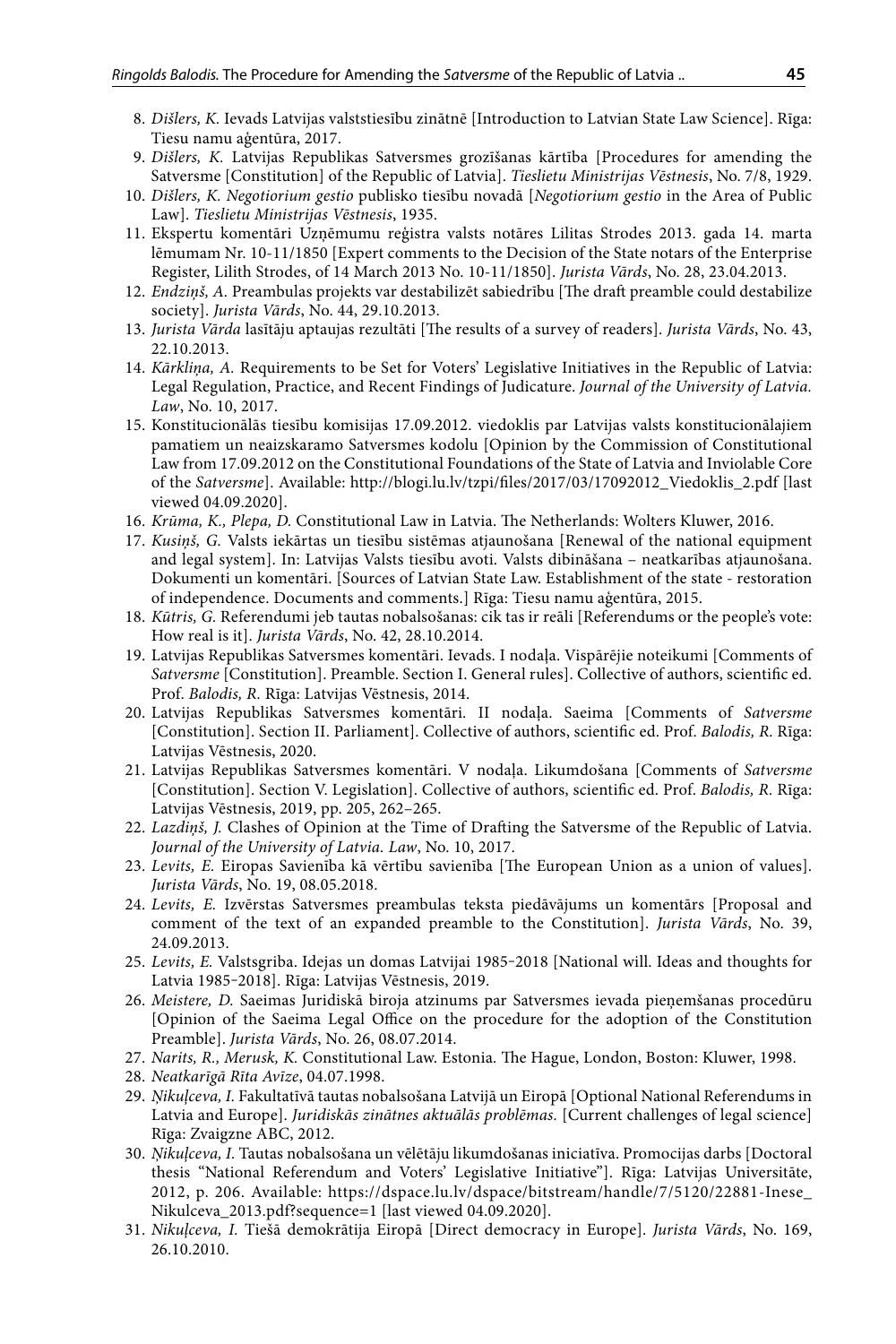- 32. *Ozoliņš, A. Vienotības* piga [*Vienotība* cocking a snook]. *Ir*, 26.07.–01.08.2012.
- 33. Pamattiesības. Pilsonība. Latvijas Valsts tiesību avoti. Valsts dibināšana neatkarības atjaunošana. Dokumenti un komentāri. [Fundamental rights. Nationality. Sources of Latvian State Law. Establishment of the state – restoration of independence. Documents and commentary]. Rīga: Tiesu namu aģentūra, 2015.
- 34. *Paparinskis, M.* Piezīmes par Satversmes preambulas projektu [Notes on the draft preamble to the Constitution]. *Jurista Vārds*, No. 43, 22.10.2013.
- 35. Parlamentārā izmeklēšana Latvijas Republikā. 1. parlaments. Parlamentārā kontrole [Parliamentary investigations in the Republic of Latvia 1. Parliament]. Scientific editor Prof. *Balodis, R*. Rīga: Latvijas Vēstnesis, 2016.
- 36. *Pastars, E.* Referendumu nedienas [Troubles with Referendums]. *Diena*, 03.08.2002.
- 37. *Platace, L.* Vēlētāju tiesības ierosināt referendumus pārmaiņu priekšā [Voters right to propose referendums in front of change]. Available: https://lvportals.lv/norises/250193-veletaju-tiesibasierosinat-referendumus-parmainu-prieksa-2012 [last viewed 10.09.2020].
- 38. *Pleps, J. Satversmes iztulkošana* [Translating the Constitution]. Rīga: *Latvijas Vēstnesis, 2012.*
- 39. *Pleps, J., Pastars, E., Plakane,* I. Konstitucionālās tiesības [Constitutional law]. Supplemented and revised edition. Rīga: Latvijas Vēstnesis, 2014.
- 40. Priekšlikumi Latvijas publiskās varas pilnveidošanai [Proposals for improving the public power of Latvia]. Ekspertu grupas pārvaldības pilnveidei materiāli [Materials for improving the management of the expert group]. Rīga: Latvijas Vēstnesis, 2015.
- 41. *Rodiņa, A.* Valstiskuma pamatu aizsardzības mehānismi [Mechanisms for Protecting the Foundations of Statehood]. Latvijas Universitātes 71. zinātniskās konferences rakstu krājums. Tiesību interpretācija un tiesību jaunrade – kā rast pareizo līdzsvaru [Mechanisms for Protecting the Foundations of Statehood]. Rīga: Latvijas Universitāte, 2013.
- 42. Saeima lems par Satversmes grozīšanu sakarā ar Eiropas Savienību [Saeima will decide on amending the Constitution in connection with the European Union]. *Jurista Vārds*, No. 7, 18.02.2003.
- 43. *Šiliņš, J*. Padomju Latvija 1918–1919 [Soviet Latvia 1918–1919]. Rīga: Vēstures izpētes un popularizēšanas biedrība, 2013.
- 44. *Taube, C.* Constitutionalism in Estonia, Latvia and Lithuania*.* A study in comparative constitutional law. [S. L.]: Iustus Förlag AB, 2001, pp. 116–117.
- 45. *Timofejevs, p.* Referendumi un demokrātija [Referendums and democracy]. *Diena*, 13.09.2003.
- 46. Unconstitutional Constitutional Amendments*.* The Limits of Amendment Powers. Edited by *Loughlin, M., McCormick, J. P., Walker, N*. United Kingdom: Oxford University Press, 2017.
- 47. *Ūdris, J.* Gunta Ulmaņa vertikāle [Guntis Ulmanis' Vertical]. Rīga: Jumava, 2009.
- 48. Valdības deklarācijas [Government declaration]. *Valdības Vēstnesis*, No. 10, 19.05.1934.
- 49. *Vanags, K.* Latvijas valsts Satversme [The Constitution of the State of Latvia]. Valka: L. Rumaka apgāds, 1948.
- 50. Viedokļu diskusija: Valsts pamati vai visiem pašsaprotami [Discussion of views understandable for everyone]. *Jurista Vārds*, No. 45, 06.11.2012.

#### **Normative Acts**

- 1. Latvijas Republikas Satversme [*Satversme* [Constitution] of the Republic of Latvia] (15.02.1922). *Valdības Vēstnesis*, No. 141, 1922.
- 2. Tautas padomes politiskā platforma [Political platform of the People's Council]. Adopted at the meeting of the People's Council of Latvia (17.11.1918). *Valdības Vēstnesis*, No. 1, 14.12.1918.
- 3. Latvijas pilsoņiem!: Tautas Padomes Latvijas Republikas proklamēšanas akts [For Latvian citizens!: Proclamation Act of the People's Council of Latvia] (18.11.1918). *Latvijas Pagaidu Valdības Likumu un Rīkojumu Krājums*, No. 1, 15.07.1919.
- 4. Deklarācija par Latvijas valsti: Latvijas Satversmes Sapulces deklarācija [Declaration on the State of Latvia] (27.05.1920). *Likumu un Valdības Rīkojumu Krājums*, No. 4, 31.08.1920.
- 5. Latvijas valsts pagaidu iekārtas noteikumi [Regulations of the Latvian State Interim Facility] Adopted at the meeting of the Latvian Constituion Assembly (01.06.1920). *Likumu un Valdības Rīkojumu Krājums*, No. 4, 31.08.1920.
- 6. Par Latvijas Republikas neatkarības atjaunošanu: Augstākās padomes deklarācija [On the restoration of independence of the Republic of Latvia] (04.05.1990). *Latvijas Republikas Augstākās Padomes un Valdības Ziņotājs*, No. 20, 17.05.1990.
- 7. Par Latvijas Republikas valstisko statusu: konstitucionālais likums [On the State Status of the Republic of Latvia: Constitutional Law] (21.08.1991). *Latvijas Republikas Augstākās Padomes un Valdības Ziņotājs*, No. 42, 24.10.1991.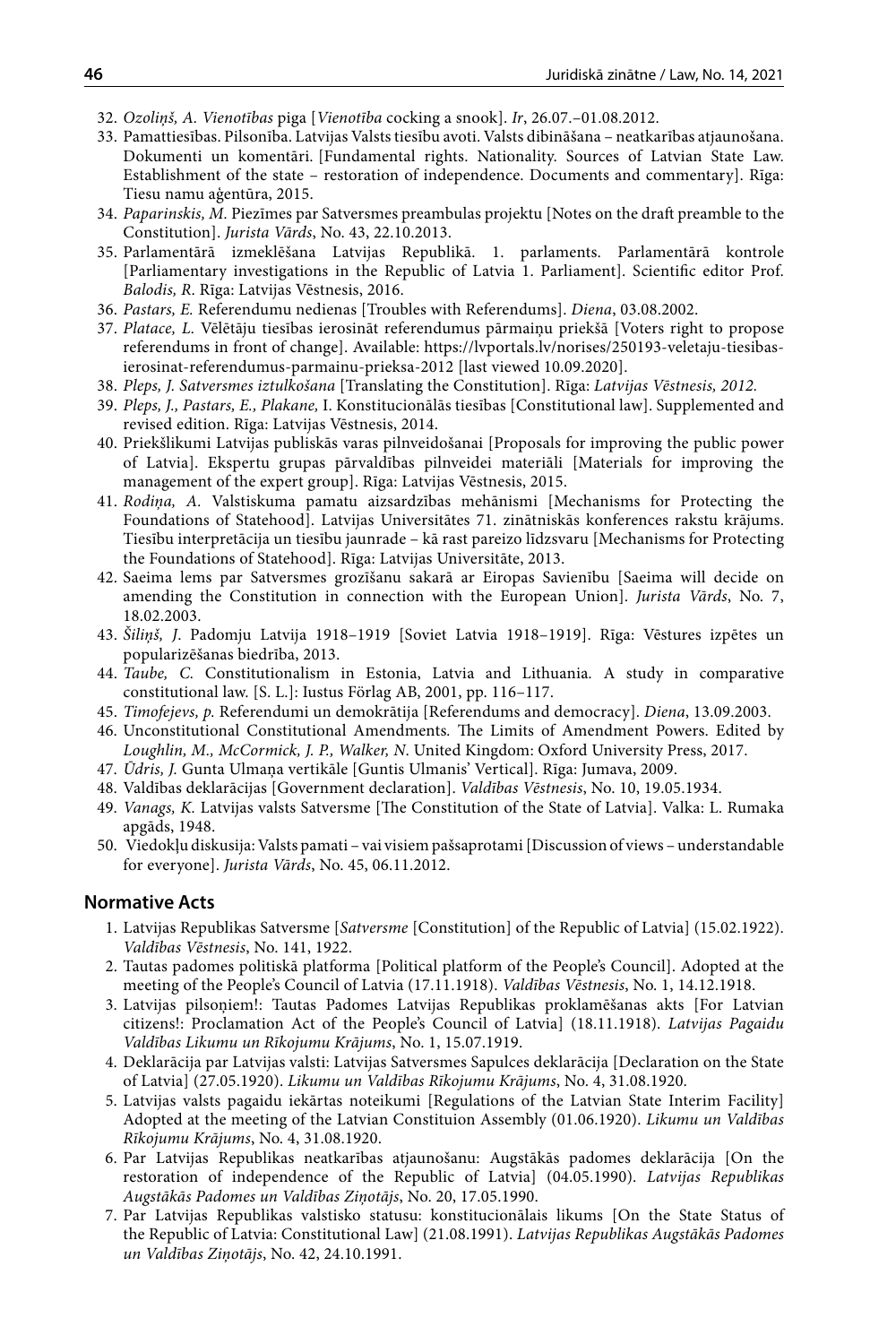- 8. Latvijas Republikas Saeimas paziņojums [Statement by the *Saeima* of the Republic of Latvia]. *Latvijas Republikas Saeimas un Ministru Kabineta Ziņotājs*, No. 30, 14.10.1993.
- 9. Par tautas nobalsošanu, likumu ierosināšanu un Eiropas pilsoņu iniciatīvu: LR likums [Law on National Referendums, Initiation of Laws and European Citizens' Initiative: Law of the Republic of Latvia]. *Latvijas Vēstnesis*, No. 47, 20.04.1994.
- 10. Saeimas kārtības rullis: LR likums [The Rules of Procedure of the *Saeima*: Law of the Republic of Latvia]. *Latvijas Vēstnesis*, No. 96(227), 18.08.1994.
- 11. Grozījumi likumā "Par tautas nobalsošanu, likumu ierosināšanu un Eiropas pilsoņu iniciatīvu": LR likums [Amendments to "Law on National Referendums, Initiation of Laws and European Citizens' Initiative": Law of the Republic of Latvia] (08.11.2012). *Latvijas Vēstnesis*, No. 186(4789), 27.11.2012.

#### **Case Law**

- 1. Judgment of 29 November 2007 by the Constitutional Court in case No. 2007-10-0102.
- 2. Judgment of 16 December 2008 by the Constitutional Court in case No. 2008-09-0106, para. 16.5.
- 3. Judgment of 7 April 2009 by the Constitutional Court in case No. 2008-35-01.
- 4. Judgment of 18 April 2019 by the Constitutional Court in case No. 2018-16-03.
- 5. Judgment of 24 October 2019 by the Constitutional Court in case No. 2018-23-03.
- 6. Latvijas Republikas Augstākās tiesas Senāta Administratīvo lietu departamenta 30.04.2013. spriedums lietā SKA-172/2013 [Decision of 30 March 2013 by the Senate of the Supreme Court of the Republic of Latvia in case SKA-172/2013]. Available: at.gov.lv/files/files/ [last viewed 13.09.2020].
- 7. Augstākās tiesas Administratīvo lietu departamenta 12.02.2014. sprieduma lietā Nr. A420577912 SA-1/2014 motīvu daļas 12. punkts [Decision of 12 February 2014 by the Supreme Court of the Republic of Latvia in case No. A420577912 SA-1/2014]. Available: at.gov.lv/files/files/ [last viewed 13.09.2020].
- 8. Augstākās tiesas Administratīvo lietu departamenta 28.03.2014. sprieduma lietā SA-3/2014 motīvu daļas 12. punkts [Decision of 28 March 2014 by the Supreme Court of the Republic of Latvia in case SA-3/2014]. Available: at.gov.lv/files/files/ [last viewed 13.09.2020].
- 9. Satversmes tiesas tiesneša Jura Jelāgina 2009. gada 21. aprīļa atsevišķās domas lietā Nr. 2008-35- 01 [Separate thoughts of the Constitutional Court Judge Juris Jelāgins in case No. 2008-35-01 of 21 April 2009]. Available: https://juristavards.lv/doc/194927-satversmes-tiesas-tiesnesa-jurajelagina-atseviskas-domas/ [last viewed 04.09.2020].

#### **Transcripts**

- 1. *Rainis, J.* Vispārējās debates par Satversmes I daļu. IV sesijas 5. sēdes (1921. gada 28. septembrī) stenogramma [Transcript of the  $5<sup>th</sup>$  sitting of the IV Session of the Constitutional Assembly 28.09.1921]. In: Latvijas Satversmes sapulces stenogrammu izvilkums (1920–1922). Latvijas Republikas Satversmes projekta apspriešana un apstiprināšana [Discussion and approval of the draft Constitution of the Republic of Latvia] Rīga: Tiesu namu aģentūra, 2006.
- 2. Satversmes I daļas lasīšana pa pantiem. IV sesijas 20. sēdes (1922. gada 9. novembrī) stenogramma [Transcript of the 20<sup>th</sup> sitting of the IV Session of the Constitutional Assembly 09.11.1922]. In: Latvijas Satversmes sapulces stenogrammu izvilkums (1920–1922). Latvijas Republikas Satversmes projekta apspriešana un apstiprināšana [Discussion and approval of the draft Constitution of the Republic of Latvia]. Rīga: Tiesu namu aģentūra, 2006.
- 3. Satversmes I daļas lasīšana pa pantiem. V sesijas 14. sēdes (1922. gada 15. februārī) stenogramma. [Transcript of the 14th sitting of the V Session of the Constitutional Assembly 15.02.1922]. In: Latvijas Satversmes sapulces stenogrammu izvilkums (1920–1922). Latvijas Republikas Satversmes projekta apspriešana un apstiprināšana [Discussion and approval of the draft Constitution of the Republic of Latvia]. Rīga: Tiesu namu aģentūra, 2006.
- 4. Latvijas Republikas IV Saeimas V sesijas 3. sēdes (1933. gada 7. februārī) stenogramma [Transcript of the 3th sitting of the V Session of the Latvian IV *Saeima* [Parliament] 07.02.1933]. In: Latvijas Republikas IV Saeimas V sesija. 1933. gads [V Session of the Latvian IV *Saeima* [Parliament]]. Rīga: Latvijas Republikas Saeimas izdevums, 1933.
- 5. Latvijas Republikas IV Saeimas V sesijas 4. sēdes (1933. gada 10. februārī) stenogramma [Transcript of the 4<sup>th</sup> sitting of the V Session of the Latvian IV *Saeima* [Parliament] 10.02.1933]. In: Latvijas Republikas IV Saeimas V sesija. 1933. gads [V Session of the Latvian IV *Saeima*  [Parliament}]]*.* Rīga: Latvijas Republikas Saeimas izdevums, 1933.